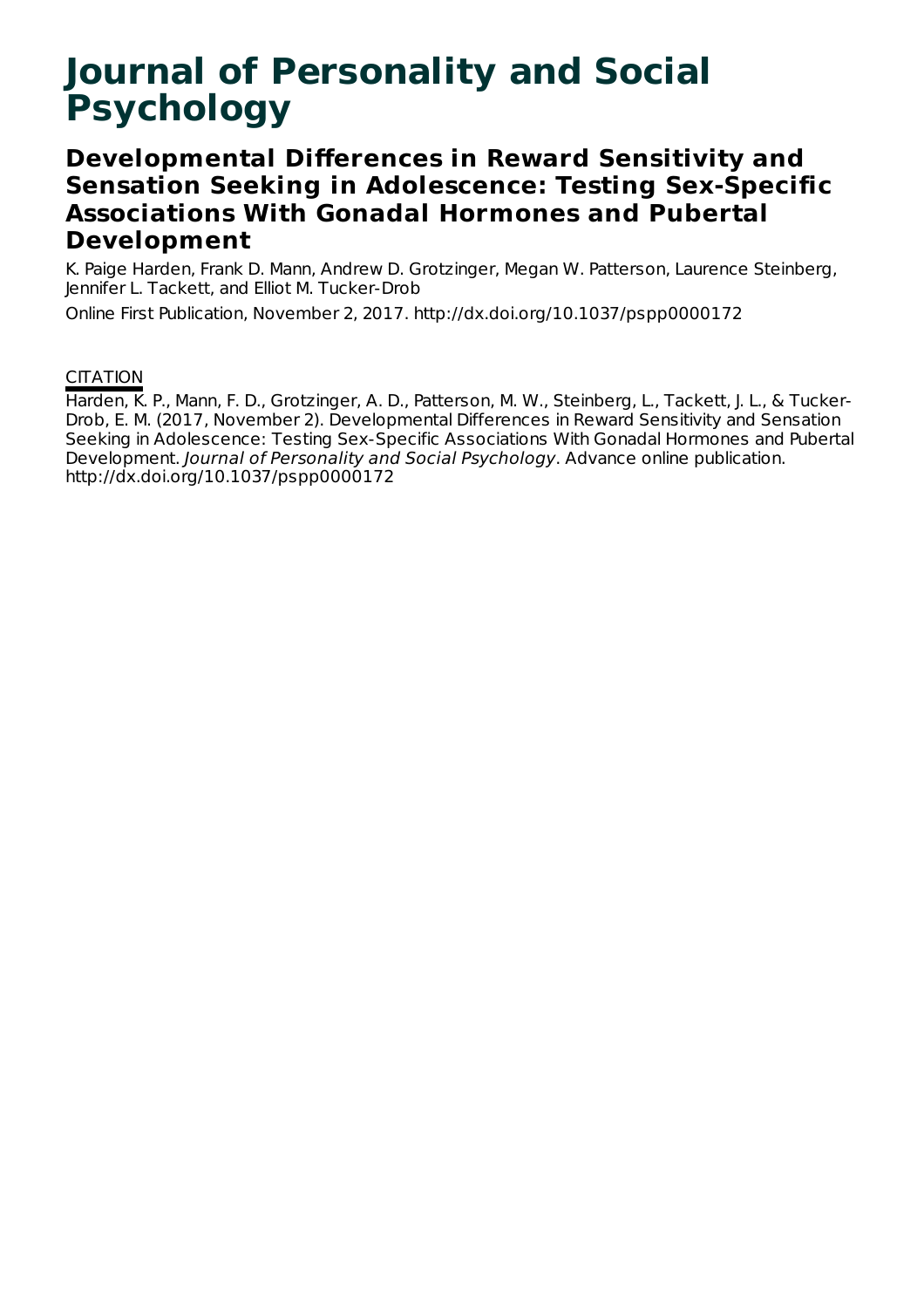# Developmental Differences in Reward Sensitivity and Sensation Seeking in Adolescence: Testing Sex-Specific Associations With Gonadal Hormones and Pubertal Development

K. Paige Harden, Frank D. Mann, Andrew D. Grotzinger, and Megan W. Patterson University of Texas at Austin

> Jennifer L. Tackett Northwestern University

Laurence Steinberg Temple University

Elliot M. Tucker-Drob University of Texas at Austin

Sensation seeking has been found to increase, on average, from childhood to adolescence. Developmental scientists have hypothesized that this change could be driven by the rise of gonadal hormones at puberty, which affect reward-related processing in the brain. In a large, age-heterogeneous, population-based sample of adolescents and young adults  $(N = 810;$  ages 13–20 years), we tested for sex-specific associations between age, self-reported pubertal development, gonadal hormones (estradiol and testosterone) as measured in saliva, reward sensitivity as measured by a multivariate battery of in-laboratory tasks (including the Iowa gambling task, balloon analogue risk task, and stoplight task), and self-reported sensation seeking. Reward sensitivity was more strongly associated with sensation seeking in males than females. For both males and females, reward sensitivity was unrelated to age but was higher among those who reported more advanced pubertal development. There were significant sex differences in the effects of self-reported pubertal development on sensation seeking, with a positive association evident in males but a negative association in females. Moreover, gonadal hormones also showed diverging associations with sensation seeking—positive with testosterone but negative with estradiol. Overall, the results indicate that sensation seeking among adolescents and young adults depends on a complex constellation of developmental influences that operate via sex-specific mechanisms.

*Keywords:* reward, sensation seeking, adolescence, testosterone, estradiol

Adolescence is a time of elevated risk-taking. The teenage years are the peak developmental period for crime, injury to self and others (both accidental and deliberate), and the initiation of alcohol and drug use. *Sensation seeking* is a personality trait that increases, on average, from childhood to adolescence, and this developmental increase contributes to the emergence and escalation of risk-

taking behavior in adolescence (Harden & Mann, 2015; Harden, Quinn, & Tucker-Drob, 2012; Harden & Tucker-Drob, 2011). One hypothesis that has been put forth in the developmental literature is that the rise in sensation seeking during adolescence is driven by rises in gonadal hormones during puberty through their effects on reward sensitivity (e.g., Peper & Dahl, 2013; Shulman, Harden,

K. Paige Harden, Department of Psychology and Population Research Center, University of Texas at Austin; Frank D. Mann, Andrew D. Grotzinger, and Megan W. Patterson, Department of Psychology, University of Texas at Austin; Laurence Steinberg, Department of Psychology, Temple University; Jennifer L. Tackett, Department of Psychology, Northwestern University; Elliot M. Tucker-Drob, Department of Psychology and Population Research Center, University of Texas at Austin.

Frank D. Mann is now at Department of Psychology, University of Minnesota, Twin Cities.

Data from this study were previously reported in Harden et al. (2017), which described (a) how the measures analyzed here converged with other self-report and behavioral measures relevant for adolescent risk-taking and (b) results from a behavioral genetic composition of variance in these measures. Data on self-reported sensation seeking and its relationship to antisocial behavior in these participants were also used in Mann, Engelhardt, et al. (2017); Mann, Kretsch, Tackett, Harden, and Tucker-Drob

(2015); Mann et al. (2016); and Mann, Paul, Tackett, Tucker-Drob, and Harden (2017). Finally, a behavioral genetic decomposition of variation in salivary testosterone was reported in Harden, Kretsch, Tackett, and Tucker-Drob (2014).

This work was supported by National Institutes of Health (NIH) Grants R01HD083613, R21AA023322, and R21AA020588 to K. Paige Harden and Elliot M. Tucker-Drob, with additional funding provided by the Population Research Center at the University of Texas at Austin, which is supported by the NIH's Eunice Kennedy Shriver National Institute of Child Health and Human Development Center Grant R24HD042849. K. Paige Harden is further supported by the Jacobs Foundation Research Fellowship. The content of this article is solely the responsibility of the authors and does not necessarily reflect the official views of funding agencies or its affiliates.

Correspondence concerning this article should be addressed to K. Paige Harden, Department of Psychology, University of Texas at Austin, 108 East Dean Keaton Stop #A8000, Austin, TX 78712. E-mail: [harden@](mailto:harden@utexas.edu) [utexas.edu](mailto:harden@utexas.edu)

1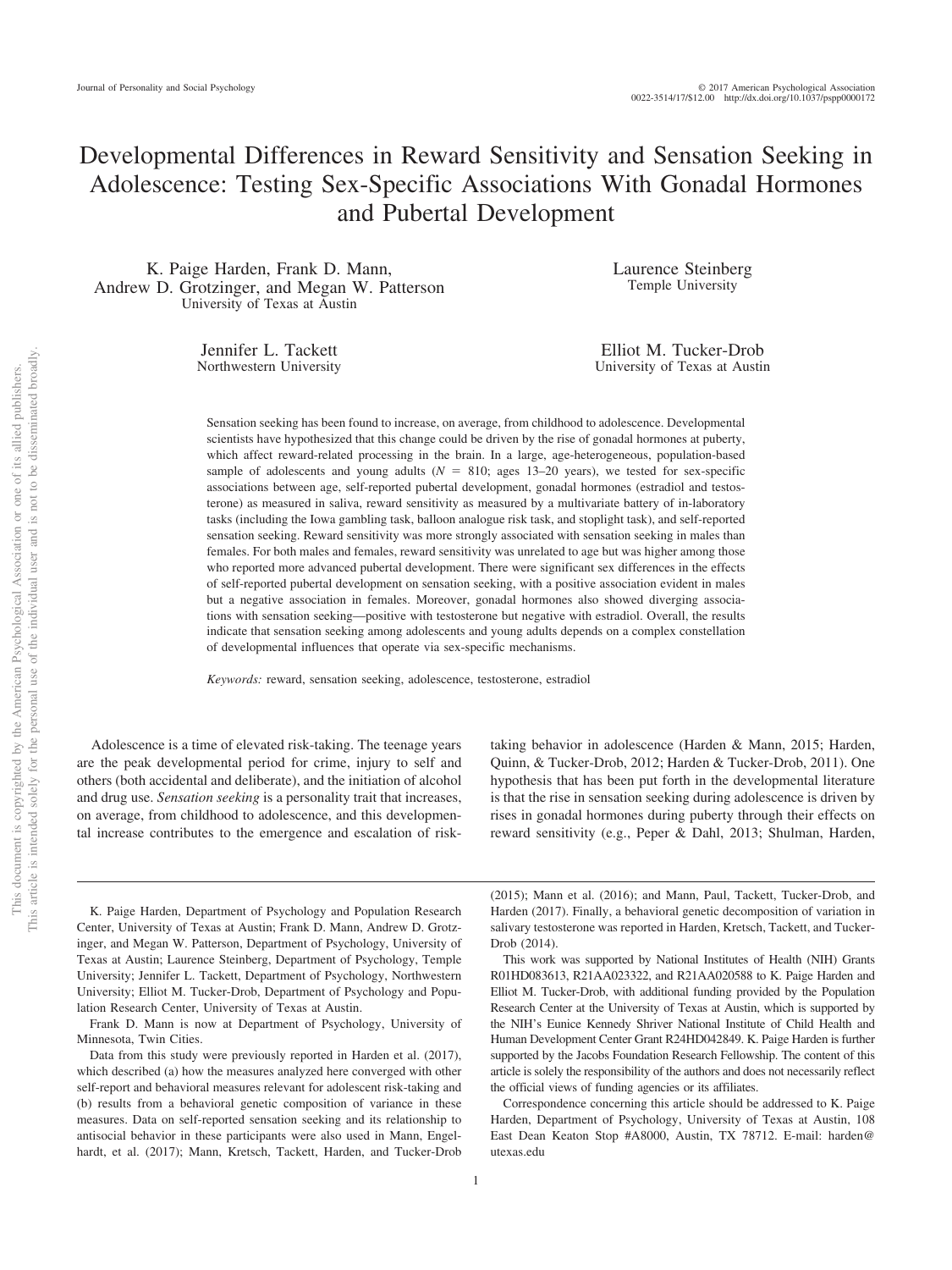Chein, & Steinberg, 2015; Smith, Chein, & Steinberg, 2013). However, as we review in detail later, previous tests of this model have been limited by small sample sizes and by inconsistent measurement of key constructs. The current study addresses this gap in the literature by examining sex-specific associations between age, puberty, gonadal hormones, reward sensitivity, and sensation seeking, using a large population-based sample of U.S. teenagers who have been measured on a multivariate battery of self-report and behavioral measures.

To situate the current study within the extant empirical and theoretical literature, we first describe previous research related to three questions: (a) What is the relation between reward sensitivity and sensation seeking, and does this relation differ by sex? (b) How do reward sensitivity and sensation seeking change with age and pubertal development? and (c) Are developmental differences in reward sensitivity and sensation seeking due to increases in circulating levels of gonadal hormones, specifically testosterone and estradiol? For each question, we highlight what issues remain unresolved by previous research.

# **What Is the Relation Between Reward Sensitivity and Sensation Seeking?**

*Sensation seeking* was defined by Zuckerman (1994), the originator of the construct, as a preference for "varied, novel, complex, and intense sensations and experiences, and the willingness to take physical, social, legal, and financial risks for the sake of such experiences" (p. 27). In other words, the construct of sensation seeking is centered on whether a person likes and wants certain types of experiences (e.g., physically arousing, intense, dangerous), rather than finding them aversive. In contrast, the construct of *reward sensitivity* centers on how much a person likes and wants rewards generally. These concepts are clearly dissociable, because one can respond strongly to rewards that are not thrilling in any way: A person settling into the couch to watch Netflix with a pint of ice cream is motivated by the rewarding properties of sugar and internet consumption but is not showing any evidence of sensation seeking. Yet sensation seeking and reward sensitivity are also clearly related: A person skiing quickly down a treacherous mountain slope is risking a broken leg (or worse) because she finds the experience rewarding. In the following sections, we consider the nature of the relation between sensation seeking and reward sensitivity, evidence for their association, and possible sex differences in that association.

#### **Conceptual Model**

The relation between reward sensitivity and sensation seeking is most commonly conceptualized as a hierarchical model: Reward sensitivity is seen as a more physiologically and phylogenetically basic dimension of individual differences that contributes to—but is not the sole determinant of—the higher order personality trait of sensation seeking. A corollary of this hierarchical model is that reward sensitivity and sensation seeking are often, but not always, measured at different levels of analysis. Reward sensitivity is often measured at a physiological level, for example, in terms of neural functioning (e.g., firing rate of dopaminergic neurons) or responses to a drug with known physiological effects on dopamine systems, whereas sensation seeking is often measured using self-report. For

example, Chein, Steinberg, and colleagues (Shulman et al., 2016, p. 105; Smith et al., 2013) described reward sensitivity as a "neurobiological phenomen[on]" that is "measured in studies of brain structure or function," whereas sensation seeking is a "psychological manifestation" of reward sensitivity that is measured by "assessing psychological states or traits through the subjective reports of individuals." It is interesting, however, that even many of the studies that measured reward sensitivity using behavioral tasks (such as was the case for the current study) still conceptualized their relation hierarchically (e.g., Castellanos-Ryan, Rubia, & Conrod, 2011). That is, even when reward sensitivity and sensation seeking are measured at the same level of analysis (behavior), the former is presumed to partially underlie the latter.

#### **Sensation Seeking and Dopamine**

Mechanistic evidence concerning the relation between reward sensitivity and sensation seeking comes from research on linking sensation seeking to reward-relevant dopaminergic systems (De-Young, 2013; Norbury & Husain, 2015). Dopamine is a neurotransmitter that is critical for the incentive salience of rewards (i.e., wanting rewards) and is also indirectly involved, via its interaction with the opioid system, in the liking of rewards (Berridge, Robinson, & Aldridge, 2009). The mesolimbic dopamine pathway is activated by rewards such as food, sex, love, and drugs (Berridge & Robinson, 1998).

Research using animal models of sensation seeking has found differences between high- and low-sensation-seeking animals in reward-relevant dopaminergic processes (reviewed in Norbury & Husain, 2015). For instance, rats with a high locomotor reactivity to novelty have shown higher levels of dopamine in the ventral striatum and more frequent firing of dopamine-releasing neurons in the midbrain than have rats with low response to novelty (Blanchard, Mendelsohn, & Stamp, 2009; Flagel et al., 2010). Human studies have reported that self-reported sensation and novelty seeking are associated with the availability of dopamine D2/D3 receptors in the striatum and midbrain (Gjedde, Kumakura, Cumming, Linnet, & Møller, 2010; Zald et al., 2008). Other research has found that adult participants who were administered cabergoline, a dopamine agonist, were more sensitive to information about potential rewards in a gambling task, but this effect was more pronounced among participants who were low in selfreported sensation seeking [\(Norbury, Manohar, Rogers, & Husain,](#page-16-0) [2013\)](#page-16-0). These results were interpreted in light of Gjedde et al.'s (2010) results as suggesting that low sensation-seekers had lower endogenous dopamine levels and could thus experience greater dopamine gain from cabergoline.

Additional evidence for the relation between reward sensitivity and sensation seeking in humans has come from research on individual differences in responses to alcohol and drugs (Blanchard et al., 2009). Individuals high in self-reported sensation seeking have shown greater positive responses to amphetamine (Hutchison, Wood, & Swift, 1999; Kelly et al., 2006; Stoops et al., 2007) and have had a more positive subjective response to alcohol intoxication (Fillmore, Ostling, Martin, & Kelly, 2009). Overall, research in humans and animals has consistently found that sensation seeking is associated with differences in reward-relevant dopamine systems, in support of a conceptual model that positions reward sensitivity as a contributor to sensation seeking.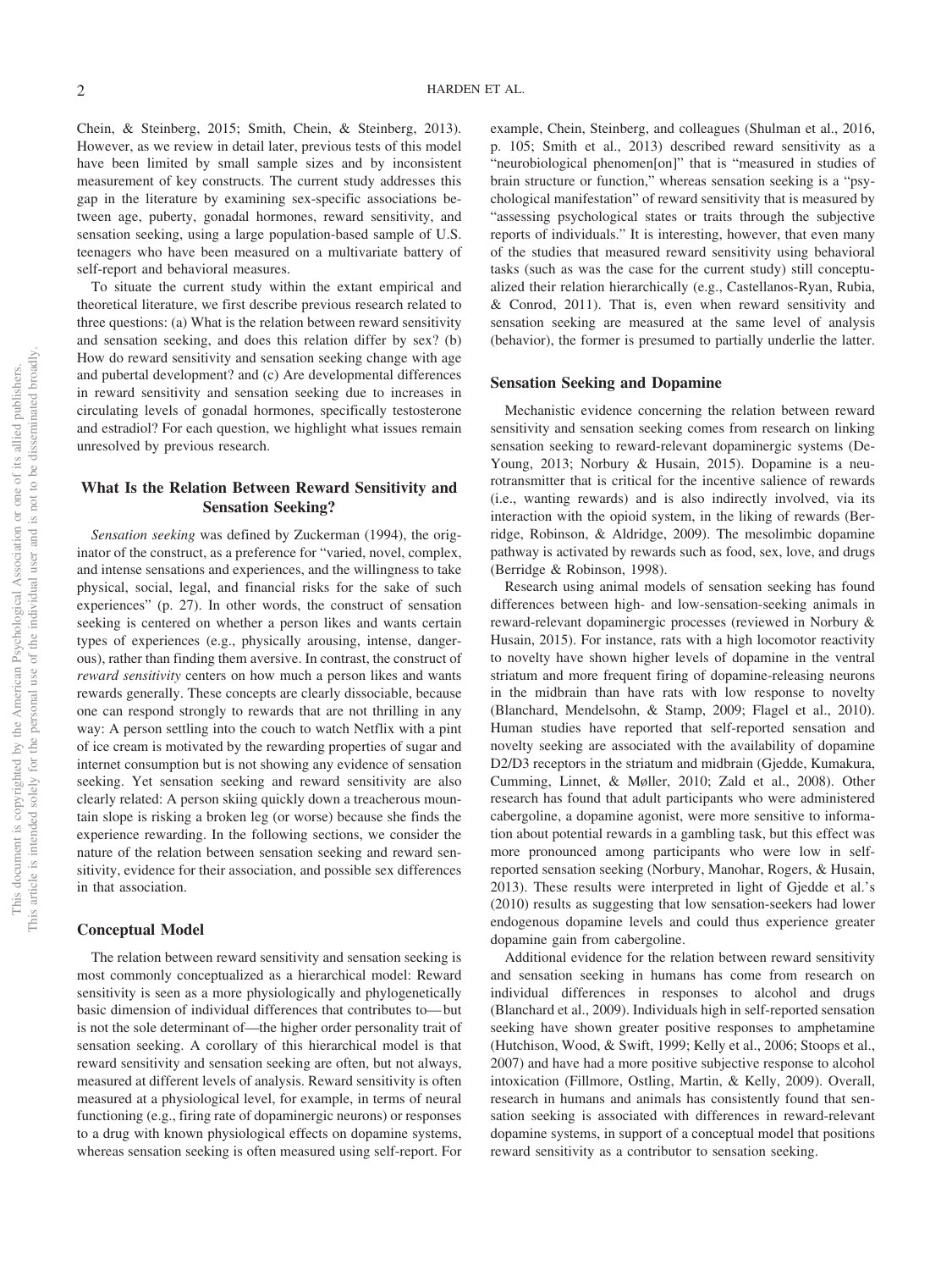### **Sensation Seeking and Novelty as Reward**

In addition to having heightened sensitivity to the rewarding properties of drugs or "natural" reinforcers like food or sex, high sensation-seekers may preferentially experience novelty or uncertainty as rewarding in and of itself (DeYoung, 2013). Consistent with this hypothesis, [Olsen and Winder \(2009\),](#page-16-1) using an operant conditioning paradigm, found that mice will acquire lever-pressing behavior only if reinforced by varied (i.e., novel) visual stimuli, a learning process that is disrupted by high doses of the dopamine antagonist *cis*-flupenthixol and that is eliminated by deletion of the dopamine D1 receptor gene. Norbury, Kurth-Nelson, Winston, Roiser, and Husain (2015) adapted this operant conditioning paradigm for humans. Participants had the option to choose between two visual images, one of which was associated with "stimulating but not painful" electric shock of the hand and one that also differed in reward values (specifically, points that were exchangeable for a cash bonus at the end of the task; Norbury et al., 2015, p. 3). It is interesting that some participants consistently chose the visual image associated with tactile stimulation, even when that image had a lower reward value, and the preference for receiving tactile stimulation was correlated with self-reported sensation seeking. This line of research suggests, then, that sensation seeking is associated with experiencing certain types of stimuli as rewarding.

# **Sensation-Seeking and Reward-Seeking Behavior**

Yet another line of research has measured reward sensitivity using various behavioral tasks that measure an individual's responses under experimental conditions that vary the likelihood or magnitude of obtaining a reward (often, but not always, money). Performance on these behavioral tasks has consistently been found to be positively but modestly associated with self-reported sensation seeking in adolescent samples (Castellanos-Ryan et al., 2011). One study by Icenogle et al. (2017) is notable for its size: In over 3,000 adolescents, sensation seeking was positively correlated with reward sensitivity, as measured by learning to play from advantageous decks (i.e., decks of cards for which repeated play was expected to result in increasing monetary rewards) on the Iowa gambling task (IGT).

#### **Contribution of Fear(lessness) to Sensation Seeking**

Although sensation seeking is most commonly conceptualized in terms of appetitive motivation (gaining rewards), it might also be related to individual differences in avoidance motivation (avoiding punishments; Lissek et al., 2005). It is difficult for one to find a dangerous activity fun if it feels terrifying or if it is perceived as so frightening that it is avoided altogether. Consistent with this idea, previous studies of sensation seeking have found that high sensation-seekers report lower levels of trait anxiety and report feeling less fear (Franken, Gibson, & Rowland, 1992), show attenuated skin conductance and startle responses to aversive stimuli (Lissek et al., 2005; Lissek & Powers, 2003), show less selective memory for negative events (Toffalini, Bellavitis, & Cornoldi, 2015), and are less likely to develop posttraumatic stress disorder (PTSD) following exposure to trauma (Neria, Solomon, Ginzburg, & Dekel, 2000; Solomon, Ginzburg, Neria, & Ohry, 1995). Furthermore, neuroimaging research on reactivity to threat stimuli has found that young adolescents' self-reported sensation seeking and their self-reported anxiety problems were *both* predicted (in opposing directions) by an interaction between changes in the amygdala (which is critical for fear learning) and changes in the nucleus accumbens (which is critical for reward response; Spielberg, Olino, Forbes, & Dahl, 2014).

## **Possible Sex Differences**

The role of fear–avoidance in shaping individual differences in sensation seeking also suggests possible sex differences in the relation between sensation seeking and reward sensitivity. Across the life span, males have reported higher sensation seeking than have females (see Cross, Cyrenne, & Brown, 2013, for metaanalysis), a sex difference that may underlie sex differences in vulnerability to externalizing psychopathology (e.g., substance use disorders), unintentional injuries (e.g., motor vehicle accidents), and behavioral risk-taking generally [\(J. P. Byrnes, Miller, & Scha](#page-14-0)[fer, 1999;](#page-14-0) Grunbaum et al., 2002; Johnston, O'Malley, Bachman, & Schulenberg, 2011; Martel, 2013). At the same time, females are more likely than males to experience disorders of fear and anxiety, including PTSD, a disorder for which high sensation seeking is protective (Neria et al., 2000; Solomon et al., 1995; Tolin & Foa, 2006). One hypothesis is that reward sensitivity in women is not as readily translated into a personality disposition of sensation seeking, because they are more likely to also experience strong countervailing threat responses.

#### **Summary**

Heightened reward sensitivity is thought to contribute to heightened sensation seeking. This model is supported by multiple lines of evidence from animal and human research that have used a variety of methods to examine reward sensitivity at multiple levels of analysis. Yet sensation seeking is not synonymous with reward sensitivity, and individual differences in fear responses also likely contribute to sensation seeking. The role of fear response in sensation seeking, combined with sex differences in mean levels of sensation seeking and in fear-related disorders, suggests the possibility of sex differences in the relation between reward sensitivity and sensation seeking. However, there remains a need for wellpowered research that tests sex differences in the relation between reward sensitivity and sensation seeking.

# **How Do Reward Sensitivity and Sensation Seeking Change With Age and Pubertal Development?**

#### **Sensation Seeking**

Average levels of self-reported sensation seeking increase from late childhood (age 10) through midadolescence (around age 16), an age-related mean trend that is evident in both cross-sectional (Steinberg et al., 2008) and longitudinal (Harden, Quinn, & Tucker-Drob, 2012; Harden & Tucker-Drob, 2011) data in both males and females (Shulman et al., 2015) and in both Western and non-Western nations (Steinberg et al., 2017). In animal models of sensation seeking, such as locomotor response to novelty, similar developmental increases in adolescence relative to childhood have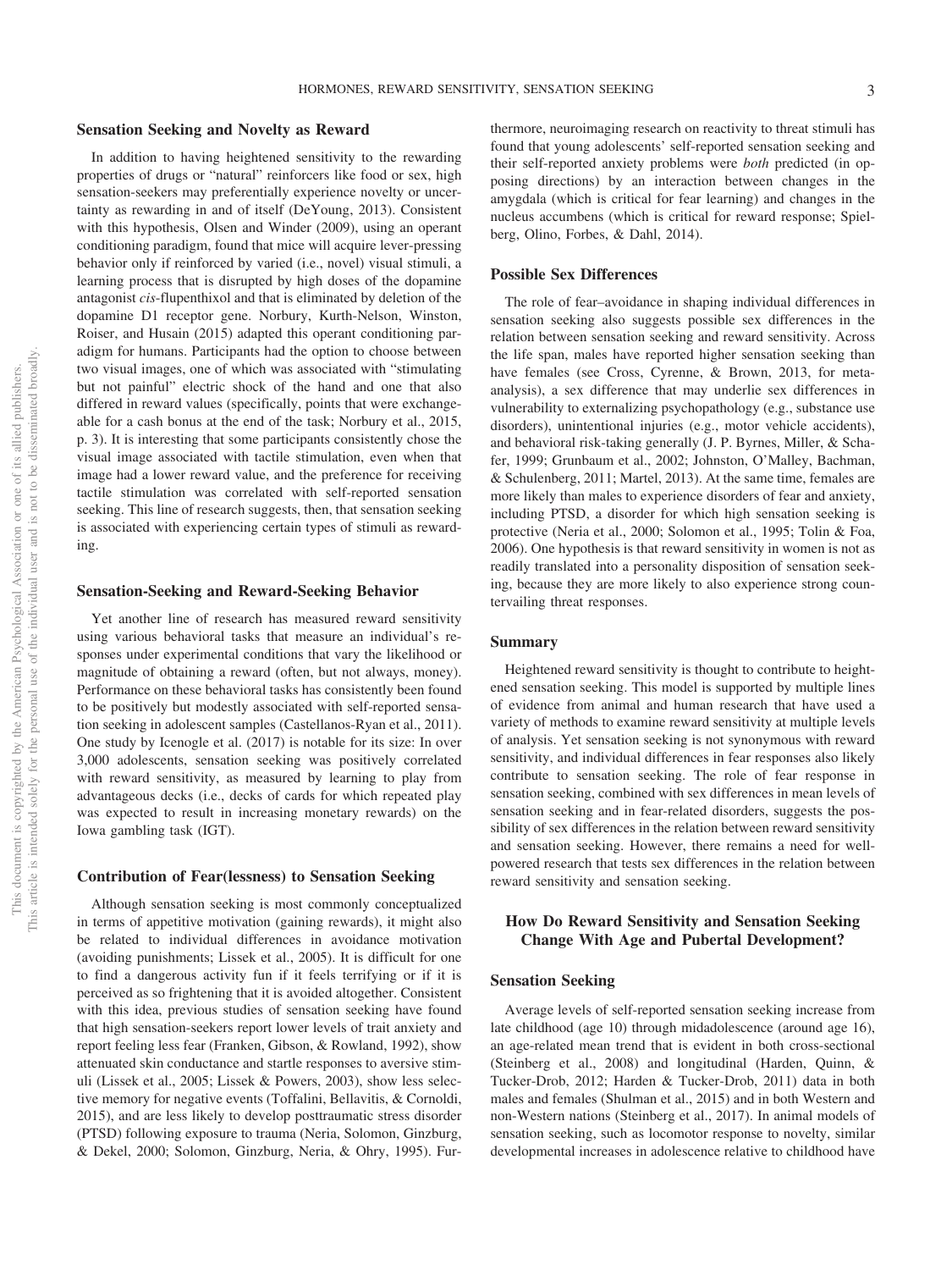been observed (Adriani, Chiarotti, & Laviola, 1998; Laviola, Macrì, Morley-Fletcher, & Adriani, 2003; Stansfield & Kirstein, 2006).

Evolutionary psychologists have hypothesized that an increase in sensation seeking is typical during adolescence because it is an adaptive response to the challenges of reproductive maturity, such as competing for and attracting mates, establishing new territory, and separating from adult caregivers (Ellis et al., 2012). From an evolutionary perspective, therefore, sensation seeking is hypothesized to be functionally tied to reproductive development, rather than to age per se. Supporting this perspective, some studies have found that self-reported sensation seeking is correlated with pubertal development even after accounting for chronological age (Castellanos-Ryan, Parent, Vitaro, Tremblay, & Seguin, 2013; Kirillova et al., 2001; Martin et al., 2002). Moreover, sensation seeking peaks earlier in girls than in boys (Romer & Hennessy, 2007; Shulman et al., 2015), which is consistent with the earlier onset of puberty in girls compared to boys (Herman-Giddens, 2006). Other studies, however, have found associations between pubertal development and self-reported sensation seeking only for males but not for females (Steinberg et al., 2008). And yet another line of research using animal models of sensation seeking found no correlation between timing of pubertal development and noveltydirected behaviors in rats (Vetter-O'Hagen & Spear, 2012).

# **Reward Sensitivity**

There have been more large-scale studies of developmental changes in sensation seeking, which can be measured using brief, self-report surveys that are easy to administer to many participants, than of reward sensitivity. The major exception is a cross-national study by Steinberg and colleagues (2017), which aggregated selfreported sensation seeking and two behavioral tests of reward sensitivity into a single composite score. This composite score was found to increase, on average, from age 10 to 20 in a sample of  $N = 5,404$  individuals from 11 countries. In one additional small sample, self-reported pubertal development was not correlated with reward-driven behavior on a gambling task, with rewardrelated brain activation to that task, or with functional connectivity between the medial prefrontal cortex and the ventral striatum (van Duijvenvoorde et al., 2014).

#### **Summary**

Sensation seeking increases from childhood to adolescence. However, given the inconsistent results of previous studies, it remains an open question whether these developmental trends are better accounted for by age than by pubertal development. Data on developmental differences in reward sensitivity has been even sparser than data regarding sensation seeking.

# **Are Developmental Differences in Reward Sensitivity and Sensation Seeking Due to Increases in Gonadal Hormones?**

Despite the inconsistencies in the literature that was reviewed in the previous sections, developmental researchers have hypothesized that developmental changes in sensation seeking are specifically due to increases in gonadal hormones at puberty, via the effects of these hormones on neural systems that respond to reward (Blakemore, Burnett, & Dahl, 2010; Forbes & Dahl, 2010; Peper & Dahl, 2013). Certainly, average levels of gonadal hormones, including testosterone and estradiol, change dramatically during puberty, increasing in both sexes. Moreover, androgen and estrogen hormone receptors are distributed throughout the central nervous system. Testosterone, in particular, has both organizational and activational effects on neuronal structure and function in adolescence (Cameron, 2004; Peper, Pol, Crone & Van Honk, 2011; Rubinow, & Schmidt, 1996; Sisk & Zehr, 2005; Welker, Gruber, & Mehta, 2015; Witt, 2007). Furthermore, animal research has suggested that adolescents may be particularly sensitive to the effects of testosterone on reward systems. For instance, in rodent models, repeated administration of testosterone sensitizes adolescent male animals, but not adult males, to the locomotor effects of cocaine, a process that is dependent on changes in dopamine neurotransmission (Engi, Cruz, Crestani, & Planeta, 2015). Neuroendocrine research in animal models, therefore, has supported the possibility that gonadal hormone change will impact reward sensitivity and consequently sensation seeking. In the following section, we evaluate the current state of research on associations between gonadal hormones and sensation seeking and/or reward sensitivity.

### **Previous Research on Testosterone**

Most studies that have directly measured gonadal hormonal concentrations in humans have focused on testosterone. In humans, studies of adult men have reported positive correlations between testosterone and self-reported sensation seeking or selfreported novelty seeking (Aluja & García, 2005; Aluja & Torrubia, 2004; Campbell et al., 2010; Määttänen et al., 2013; the study by Määttänen & colleagues, 2013, is particularly noteworthy because of its large sample size, with more than 800 participants). Also, using adult men as participants, research has found that salivary testosterone was correlated with quantity of hot sauce voluntarily consumed in an in-laboratory meal (Bègue, Bricout, Boudesseul, Shankland, & Duke, 2015), a behavior that was interpreted as an indicator of sensation seeking [\(N. K. Byrnes & Hayes, 2013\)](#page-14-1). Other studies, however, have failed to find an association between testosterone and sensation seeking personality in adult men (e.g., Tsuchimine, Kaneda, Nakamura, & Yasui-Furukori, 2015). Finally, there is currently little direct evidence that testosterone is associated with self-reported sensation seeking in females.

A few studies have examined testosterone in relation to rewardrelated behavioral tasks. In a sample of 8- to 25-year-olds, salivary testosterone predicted reward-driven behavior (specifically, greater average pumps of the balloon) on the youth version of the balloon analogue risk task (BART-Y) in both males and females; in males, this association was statistically mediated by smaller gray matter volume in the medial orbitofrontal cortex (Peper, Koolschijn, & Crone, 2013). In adult women, administering testosterone (vs. a placebo control) and endogenous variation in testosterone were both associated with behavior on the IGT (Stanton, Liening, & Schultheiss, 2011; van Honk et al., 2004). However, the direction of the association was opposite to what might be expected based on research on pubertal development: Icenogle et al. (2017) found that more advanced puberty was associated with choosing more advantageous decks on the IGT, whereas the stud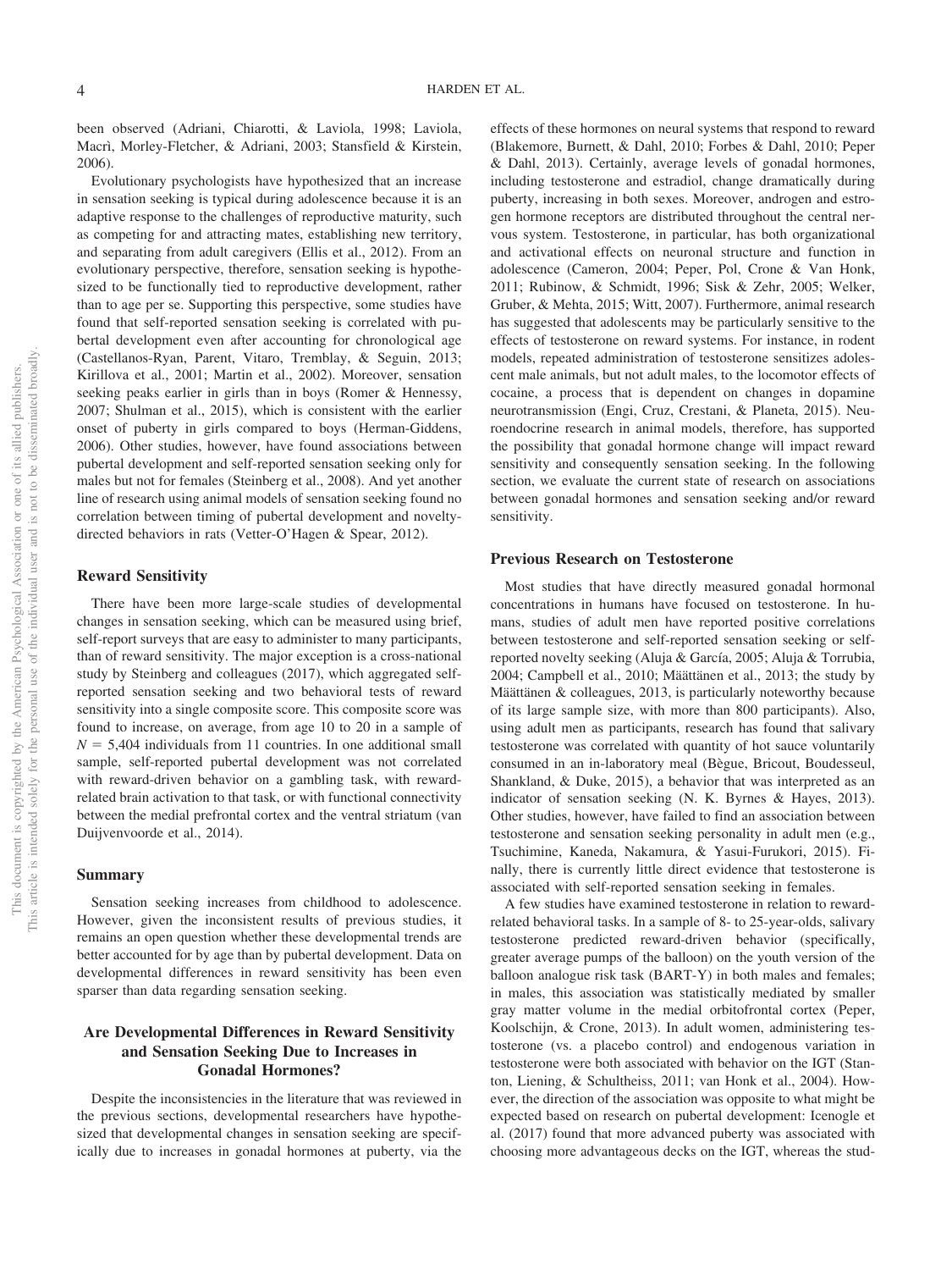ies of testosterone in adult women found that testosterone was associated with choosing fewer advantageous decks and more disadvantageous decks.

The functional neuroimaging literature on the relation between testosterone and reward-related neural activity has yielded, in addition to these behavioral findings, mixed results. The largest study to-date on this question  $(N > 250)$  found that testosterone did not predict reward-related activity in the nucleus accumbens after accounting for the effects of age (Braams, van Duijvenvoorde, Peper, & Crone, 2015). Other studies have used both correlational and experimental designs to assess the effect of testosterone on reactivity to rewards in the striatum (Forbes & Dahl, 2010; Hermans et al., 2010; Op de Macks et al., 2011). Unfortunately, the sample sizes of these studies ( $N_s \leq 50$ ) were insufficient to yield reliable estimates, particularly regarding sexspecific effects.

One additional study is notable, despite its small sample size  $(N = 61$ , reduced to 38 after excluding for head motion), because it used 2-year longitudinal data to assess the effects of longitudinal change in testosterone on task-related brain activity (Spielberg et al., 2014). Drawing on the idea that individual differences in sensation seeking reflect both reward-relevant and threat-relevant processes, this study examined brain responses to threatening stimuli (angry and fearful faces, as opposed to geometric shapes), rather than to monetary rewards. It is interesting that average levels of testosterone were unrelated to neural activity; rather, *change* in testosterone predicted increases in amygdala and the nucleus accumbens reactivity to threat, even controlling for age. This association was reported as significant for boys but not for girls (Spielberg et al., 2014).

#### **Previous Research on Estradiol**

Compared to testosterone, estradiol and its relation with selfreported sensation seeking has been examined less, particularly in adolescence, although estradiol has been found to be positively correlated with sensation-seeking-related behaviors such as alcohol use (Martin, Mainous, Curry, & Martin, 1999). Animal studies have found evidence that estradiol enhances dopamine synthesis and release (Becker, 2000; Di Paolo, 1994; [Pasqualini, Olivier,](#page-16-2) [Guibert, Frain, & Leviel, 1995;](#page-16-2) Thompson & Moss, 1994), suggesting that rising levels of estradiol may increase reward sensitivity. Consistent with this idea, rapid withdrawal from ovarian hormones reduces rodents' preference for sucrose (a natural reward), an effect that can be mitigated with estradiol treatment (Brummelte & Galea, 2010). Yet animal research has also found that estradiol dampens both sensation seeking and reward sensitivity: Estradiol treatment of ovariectomized animals decreased novelty seeking and increased fearful behavior in mice (Morgan & Pfaff, 2001) and decreased cocaine self-administration in rats (Grimm & See, 1997).

Research on the effects of estradiol on reward-related decisionmaking and reward-related brain activity in humans has also yielded contradictory findings. Some studies have suggested that estradiol enhances reward response. In a placebo-controlled intervention study of healthy adult women, administration of goserelin, a gonadatrophin-releasing hormone agonist, resulted in the downregulation of estradiol and testosterone levels; this reduction in estradiol and testosterone, in turn, was associated with reduced amygdala reactivity to large monetary rewards in a gambling task (Macoveanu et al., 2016). Consistent with these results, in young adolescent girls, estradiol correlated positively with reward response in the dorsal striatum, dorsolateral prefrontal cortex, and medial prefrontal cortex (Op de Macks et al., 2011).

In contrast, other studies examining naturally occurring fluctuations in ovarian hormones across the menstrual cycle have found evidence that estradiol is negatively associated with reward response. Specifically, nucleus accumbens activation during monetary reward anticipation [\(Ossewaarde et al., 2011\)](#page-16-3) and preference for immediate rewards (Smith, Sierra, Oppler, & Boettiger, 2014) were found to be lower during the late follicular period, while estradiol levels are rising, than in the days before or during menstruation, when estradiol levels are low. Similarly, reactivity in the orbitofrontal cortex to monetary gains was found to be lower in the luteal period, when both estradiol and progesterone are high, than in the early follicular period, when both are low (Bayer, Bandurski, & Sommer, 2013). Considering the inconsistencies across studies, it is possible that the effect of exogenous changes in estradiol does not necessarily mimic the effects of endogenous fluctuations and that neither necessarily mimics the effects of developmental increases in estradiol in adolescence or of temporally stable individual differences (Harden, Kretsch, Moore, & Mendle, 2014).

#### **Summary**

Overall, research on gonadal hormones in relation to reward sensitivity and sensation seeking has yielded mixed results. The neuroimaging literature on testosterone and reward sensitivity has yielded an inconsistent picture, with some studies finding effects of testosterone in both sexes, some finding effects only in boys, and some finding no effects after controlling for age. Results from estradiol have been even more inconsistent, with some studies suggesting positive associations with reward sensitivity and some suggesting negative associations. The small sample sizes characteristic of this literature undoubtedly contribute to the inconsistency in results.

#### **Goals of the Current Study**

In summary, previous research has hypothesized that (a) reward sensitivity contributes to, but is not synonymous with, sensation seeking; (b) reward sensitivity and sensation seeking increase from childhood to adolescence; (c) this change may be driven by pubertal development and/or gonadal hormones; and (d) these relations may be sex-specific. However, studies on this topic, particularly research including measures of gonadal hormones, have generally suffered from several limitations, including small sample sizes and univariate measurement of key constructs. This study aimed to clarify the sex-specific associations between age, pubertal development, gonadal hormones, reward sensitivity, and sensation seeking using a large, diverse, population-based sample of adolescents. Drawing on factor analyses of a larger battery of measures in this sample (Harden et al., 2017), we combined three inlaboratory behavioral measures—the balloon analogue risk task, the Iowa gambling task, and the stoplight task—to estimate a latent reward-sensitivity factor. We then applied structural equation modeling techniques, including multiple-group analyses, to test the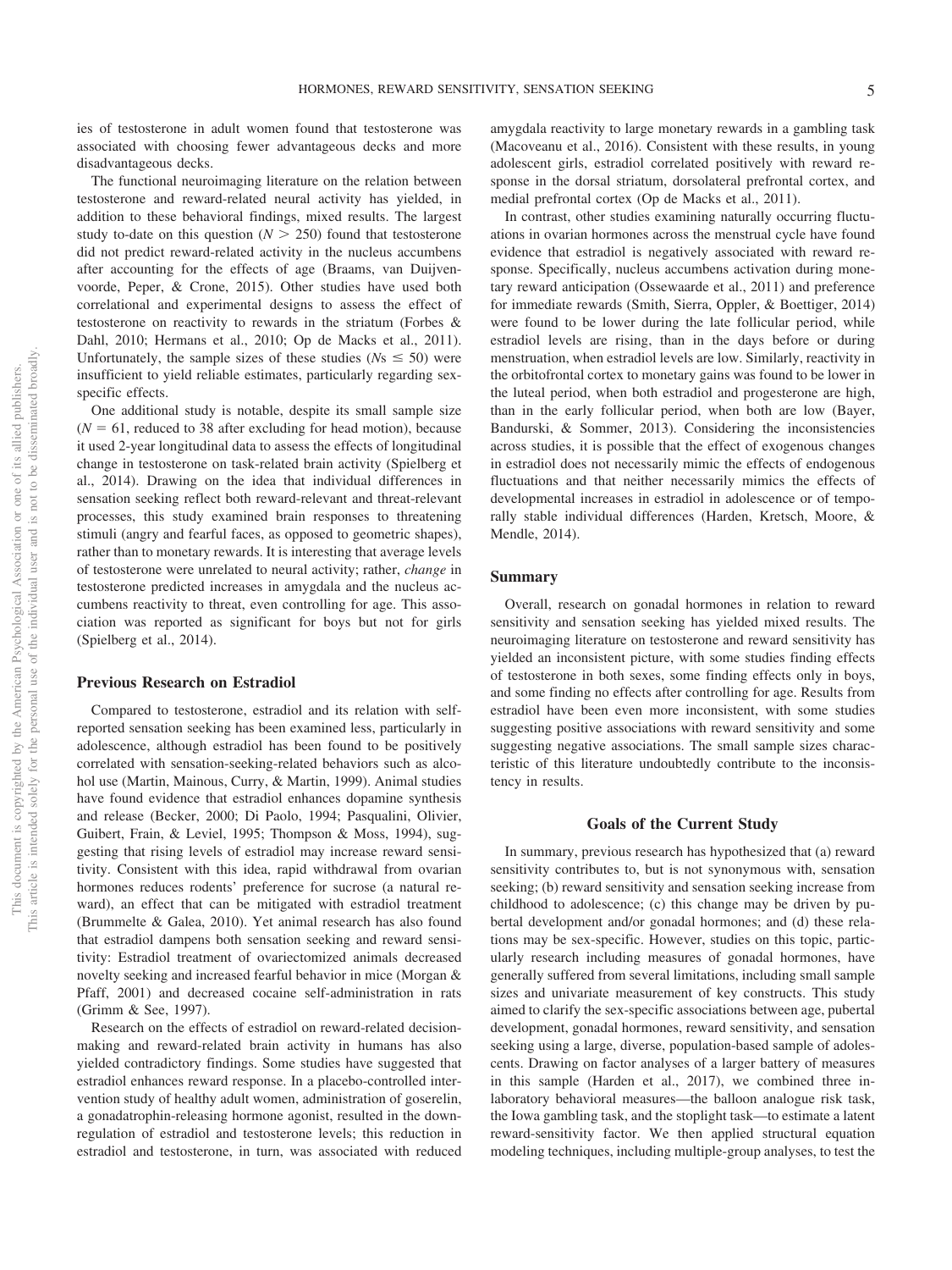relations among reward sensitivity, developmental differences (age, puberty, gonadal hormones), and sensation seeking.

#### **Method**

This study received ethical approval from the Institutional Review Board at the University of Texas at Austin (Protocol 2016– 01-0004: "Genetic and Hormonal Influences on Adolescent Decision Making").

#### **Participants**

Data for the current study were drawn from an ongoing, inlaboratory study of adolescent twins that forms one of the core components of the Texas Twin Project (Harden, Tucker-Drob, & Tackett, 2013). Participants were identified and recruited from public school rosters in the Austin and Houston metropolitan areas in Texas. The analytic sample consisted of 810 adolescents nested within 398 families. Participants ranged in age from 13.6 to 20.1 years  $(M = 15.9, SD = 1.4)$ . Most participants  $(89\%)$  were between the ages of 14 and 18. Participants' self-reported race– ethnicity was as follows: 57% non-Hispanic White, 18% Hispanic–Latino, 15% Black–African American, 5% Asian–Asian American, and the remaining 5% another race–ethnicity.

# **Measures**

All measures were completed in the laboratory. Surveys were completed using REDCap (Research Electronic Data Capture), a secure, web-based application designed to support data collection for research studies (Harris et al., 2009). The Iowa gambling task (IGT) was programmed and administered using E-Prime Version 2.0 (Psychology Software Tools, [http://www.pstnet.com\)](http://www.pstnet.com). The youth version of the balloon analogue risk task (BART–Y) and the stoplight task were distributed by the task authors as free-standing executable programs.

**Pubertal development.** Participants reported on their pubertal development using the Pubertal Development Scale (PDS; Petersen, Crockett, Richards, & Boxer, 1988). All participants rated growth in height, growth of body hair, and skin changes on a 4-point scale ranging from 1 (*Not Yet Begun to Change*) to 4 (*Finished Changing*). Male participants rated, in addition to these three items, growth of facial hair and deepening of voice on the same 4-point scale. Female participants also rated growth of breasts and whether they had begun to menstruate. The menstruation item was coded to be consistent with the 4-point scale  $(1 =$ No,  $4 = \text{Yes}$ ). Scores were taken as the average across the five items. As expected, girls reported more advanced pubertal development than did boys (see [Table 1](#page-6-0) for sample statistics).

**Gonadal hormones.** A saliva sample collected via passive drool during the lab visit was assayed to determine testosterone and estradiol concentrations. Samples were collected at one of three appointment times: 9:00–10:00 a.m. (29% of participants), 11:00 a.m. to 1:00 p.m. (49% of participants), or 1:00–3:00 p.m. (22% of participants). Participants were instructed to avoid eating or drinking anything 2 hr prior to beginning the experiment, to avoid flossing the morning of the experiment, and to avoid smoking 4 hr prior to coming in. Participants provided salivary samples in a 2-ml vial after approximately 15 min of completing consent forms and answering questions relevant to the salivary samples (e.g., food eaten that day). Immediately following collection, saliva samples were frozen at  $\leq -30$  °C prior to being shipped on dry ice to Clemens Kirschbaum's laboratory at the Technical University of Dresden for analyses. Commercially available chemiluminscense immunoassays (IBL International, Hamburg, Germany) were used to measure testosterone and estradiol concentrations with high sensitivity. The lower limits of sensitivity for

# <span id="page-6-0"></span>Table 1

*Descriptive Statistics and Zero-Order Correlations by Sex for Focal Study Constructs*

| $\boldsymbol{M}$ | SD            | 1      | $\mathfrak{2}$ | 3      | $\overline{4}$ | 5   | 6   | 7      |
|------------------|---------------|--------|----------------|--------|----------------|-----|-----|--------|
|                  |               |        |                |        |                |     |     |        |
| 15.91            | 1.45          |        |                |        |                |     |     |        |
| 3.38             | .82           | .41    |                |        |                |     |     |        |
| 26.48            | 12.11-57.90   | .13    | .14            |        |                |     |     |        |
| 3.61             | 1.85-7.07     | .14    | .07            | .42    |                |     |     |        |
| .43              | .20           | .09    | .03            | .10    | $-.03$         |     |     |        |
| 29.13            | 12.30         | $-.01$ | .00.           | $-.02$ | $-.12$         | .25 |     |        |
| .76              | .13           | .04    | .22            | $-.03$ | $-.04$         | .12 | .21 |        |
| 2.74             | .60           | .06    | $-.14$         | $-.09$ | .06            | .15 | .04 | $-.01$ |
|                  |               |        |                |        |                |     |     |        |
| 15.83            | 1.31          |        |                |        |                |     |     |        |
| 2.91             | .71           | .54    |                |        |                |     |     |        |
| 81.42            | 37.73-175.73  | .45    | .44            |        |                |     |     |        |
| 3.20             | $1.41 - 7.25$ | .15    | .13            | .37    |                |     |     |        |
| .44              | .18           | .05    | .15            | .04    | .09            |     |     |        |
| 30.82            | 12.14         | $-.01$ | .06            | $-.03$ | $-.07$         | .05 |     |        |
| .80              | .13           | .18    | .15            | .01    | .05            | .24 | .09 |        |
| 2.95             | .53           | .12    | .18            | .10    | $-.01$         | .13 | .21 | .09    |
|                  |               |        |                |        |                |     |     |        |

*Note.* All analyses of testosterone and estradiol were conducted on log-transformed and winsorized scores. This table presents exp(*M*) of the log-transformed variables in the *M* column and  $exp(M - 1 SD) - exp(M + 1 SD)$  in the *SD* column to characterize the sample in terms of the original units of hormonal concentrations. Correlations significantly different from 0 at  $p < .05$  are in bold type. BART–Y = youth version of the balloon analogue risk task;  $IGT = Iowa$  gambling task;  $exp =$ 

<sup>a</sup> Summary statistics are reported in the proportion of good deck trials that the participant chose to play.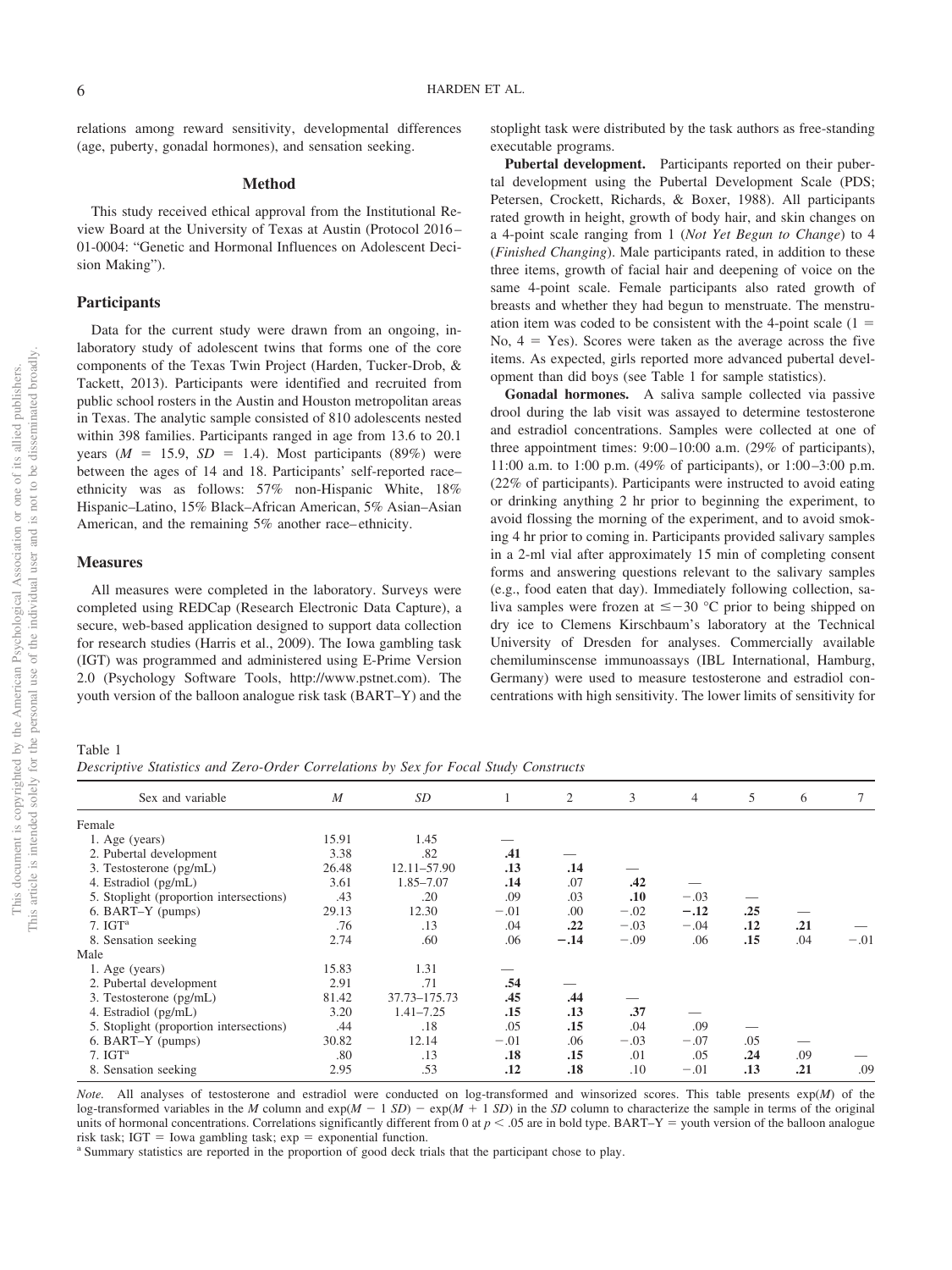the assays were .3 pg/mL for estradiol and 1.8 pg/mL for testosterone; extremely high values were estimated from standard curves. The intra-assay and interassay coefficients of variation were  $\leq 8\%$  and  $\leq 11\%$ , respectively, for both testosterone and estradiol.

Of the 810 participants, 697 had a usable measurement of testosterone, 680 had a usable measurement of estradiol, and 679 had both. Common reasons for missing hormonal concentrations were insufficient volume of saliva and saliva contamination. Individuals with missing hormone values were included in all analyses, and missing data were handled using full information maximum likelihood in Mplus (Little, Jorgensen, Lang, & Moore, 2014).

Quality control procedures for salivary hormone data, including information on menstrual cycle variability, have been reported in detail elsewhere (Grotzinger et al. 2017). Briefly, hormonal concentrations were log-transformed and then residualized (separately by sex) for time since waking and study site. Additionally, for females who reported regular menstrual cycles with 28–35 days' duration, values were residualized for menstrual cycle phase (menstrual phase [Days 0–5] vs. follicular phase [Days 6–14] vs. luteal phase [Days 15–35]). Outliers were replaced, for males and females separately, using a winsorizing procedure that replaced extreme values by the highest observed scores within 3 standard deviations of the mean. Finally, the winsorized residuals were standardized within sex.

**Sensation seeking.** The UPPS Impulsive Behavior scale (Whiteside & Lynam, 2001) is a 45-item self-report survey tapping four dimensions of impulsivity: *urgency* (e.g., "Sometimes when I feel bad, I can't seem to stop what I am doing, even though it is making me feel worse"), *premeditation* (e.g., "I like to stop and think things over before I do them"), *perseverance* (e.g., "I finish what I start"), and *sensation seeking* (e.g., "I generally seek new and exciting experiences and sensations"). Items are rated on a 1–4 scale. This study used the mean score of items on the sensationseeking scale  $(12 \text{ items}; \text{Crohach's alpha} = .84)$ . The UPPS was developed based on factor analyses of numerous personality inventories related to the umbrella construct of "impulsivity" (Whiteside & Lynam, 2001), which found that the Sensation Seeking Scale (Zuckerman, 1994), NEO-PI Excitement Seeking (Costa & McCrae, 1992), EASI Sensation Seeking (Buss & Plomin, 1975), and I-7 Venturesomeness (Eysenck, Pearson, Easting, & Allsopp, 1985) were all indicators of a sensation-seeking factor. Items across the different scales that had similar content were identified, and items that had the highest item–factor correlations were retained (Whiteside & Lynam, 2001). Thus, UPPS Sensation Seeking distills multiple other commonly used sensation-seeking scales and includes items such as "I'll try anything once" and "I sometimes like doing things that are a bit frightening."

**Iowa gambling task.** We used a modified version of the IGT (Cauffman et al., 2010). On each trial, participants are given the opportunity to "play" or "pass" from one of four decks of cards. Two decks were advantageous ("good"), in that repeated play will ultimately result in winning money, whereas two decks were disadvantageous ("bad"), in that repeated play will result in losing money. Because all participants were offered the same number of opportunities to play from good decks and bad decks, this version of the IGT can quantify two separable and potentially orthogonal parameters: (1) the extent to which participants learn to play from good decks versus (2) the extent to which participants learn to

avoid bad decks. The former has been conceptualized as a measure of reward sensitivity or approach behavior, whereas the latter has been conceptualized as a measure of punishment sensitivity or avoidance behavior (Cauffman et al., 2010). Developmental studies have found that these two IGT parameters are only modestly correlated ( $r \sim .10$ ; Harden et al., 2017), load on different factors when submitted to exploratory factor analyses along with a battery of other behavioral and self-report measures relevant to risk-taking (Harden et al., 2017), show diverging mean age trends (Cauffman et al., 2010; Harden et al., 2017; Icenogle et al., 2017), and are differentially related to pubertal development (Harden et al., 2017; Icenogle et al., 2017). The version of the IGT used in the study can be contrasted with versions that allow participants to choose freely among all four decks of cards on each trial (e.g., van Honk et al., 2004). This collapses individual differences in approach and avoidant behavior, because choosing a good deck necessarily involves not choosing a bad deck (and vice versa).

The dependent variable used in the current study was play on good decks (see the supplement to Harden et al., 2017), because this parameter has been associated with pubertal development and with self-reported sensation seeking in previous studies (e.g., Icenogle et al., 2017). Specifically, mixed-effects models were used to model the proportion of trials that a person decided to play (vs. pass) over the course of the six task blocks. Separate models were estimated for good and bad decks. The effect of block was coded  $(-5 \text{ to } 0)$  such that the intercept represents play at the final block (attained level), and random effects for intercept and slope were estimated (see Cauffman et al., 2010, for more details on mixed effects modeling of IGT performance). Models were fit using the lme4 package (Version 1.1–10; Bates et al., 2015) in (R R Core Team, 2015).

On average, play on good decks increased, and play on bad decks decreased, over the course of the IGT (Harden et al., 2017). For good decks, there was a positive average slope for block  $(b =$  $.03, SE = .002, t = 15.5$ , whereas for bad decks, there was a negative average slope for block  $(b = -.02, SE = .002,$  $t = -9.94$ ). Random intercepts and slopes were substantially and positively correlated for both good  $(r = .61)$  and bad  $(r = .95)$ decks. Therefore, we used the empirical Bayes estimates for random intercepts for subsequent analyses; these estimates were output from the mixed-effects models and standardized (pooling across sex).

**Balloon analogue risk task—youth version.** In the BART–Y (Lejuez et al., 2007), individuals decide how much air to "pump" into a balloon on the computer screen. For each successful pump of air, more points are accrued; however, at some point, the addition of more air causes the balloon to burst, leading the participant to lose all points accrued during that trial. The dependent variable was the average number of pumps on trials in which the balloon did not explode (i.e., average adjusted pumps).

**Stoplight.** In the stoplight task (Steinberg et al., 2008), individuals "drive" a car to a destination under time pressure. Along the way are a series of crossroads, and at each one the person must decide whether to run a yellow light, which turns red after a variable amount of time, or to stop and wait for the light to turn red and then green. Time is saved if the person successfully runs the yellow light, whereas time is lost when the light turns red and the person crashes into another car at the intersection. The dependent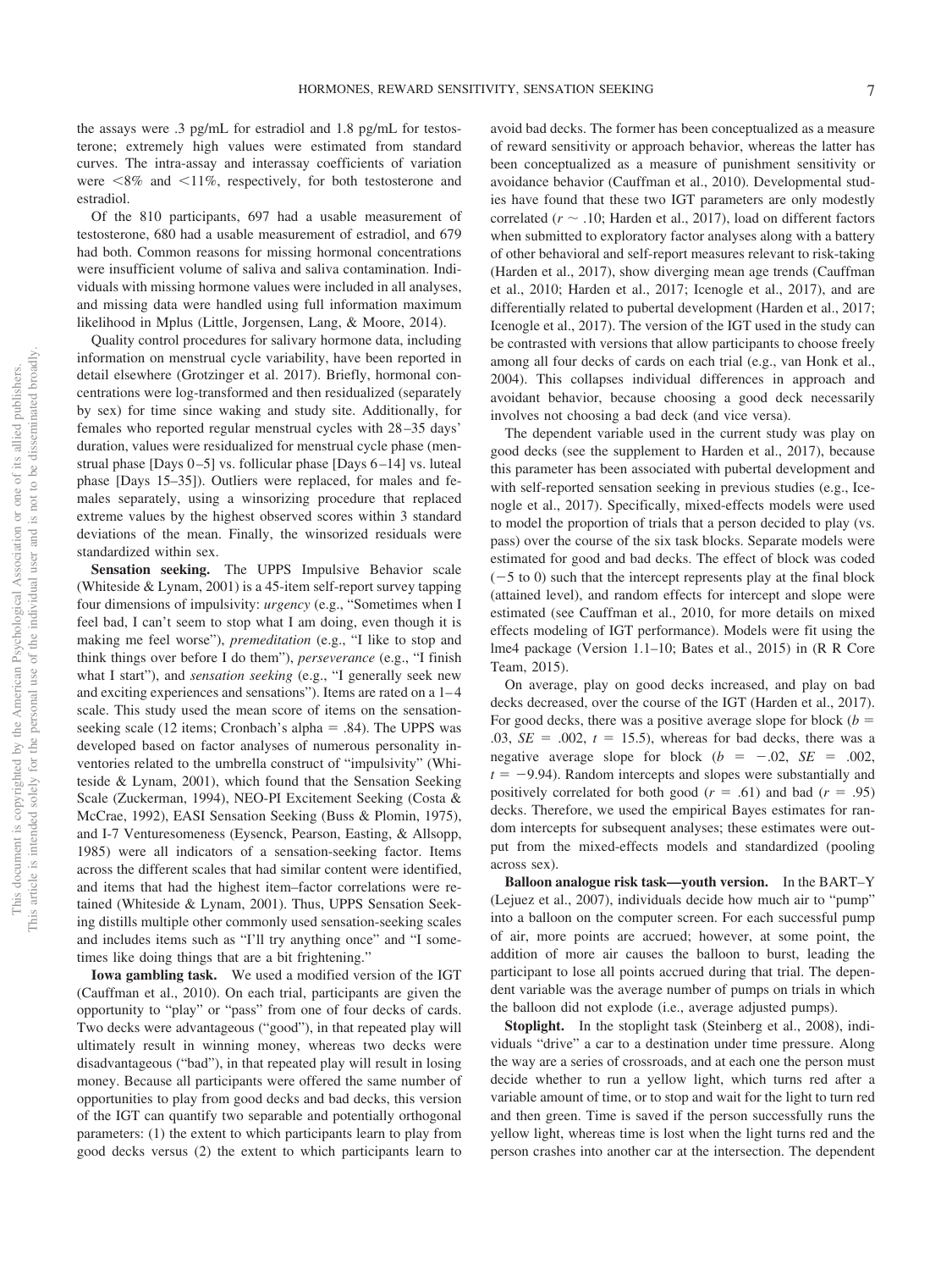variable was the proportion of crossroads at which the person failed to stop.

#### **Analytic Plan**

All analyses were conducted using structural equation modeling in Mplus Version 7.1 (Muthén & Muthén, 1998–2015). Model fit was primarily evaluated using the root-mean-square error of approximation (Steiger, 1990), with values  $\lt$  0.05 indicating good model fit. All analyses treated each individual (rather than a twin pair) as a case; therefore, standard errors and model fit statistics were corrected for nesting within nuclear families using the  $\text{TYPE} = \text{COMPLEX}$  option in Mplus (McNeish, Stapleton, & Silverman, 2017). Sex differences were tested using multiplegroup models. Models were estimated using maximum likelihood with robust standard errors. Models were compared using the Satorra-Bentler scaled chi-square test (Satorra & Bentler, 2001).

Two sets of analyses were conducted. First, we fit a latent factor model that used the three behavioral tasks as indicators of a latent reward-sensitivity factor and then conducted measurement invariance analyses to examine whether this latent factor model was equivalent in males versus females and in older versus younger adolescents. Measurement invariance analyses are a critical step in developmental research that aims to make conclusions about sex differences and age-related differences in latent constructs, because such differences are meaningful only if the observed indicators of the latent constructs reflect the latent factors in the same way across development and across sexes (Widaman, Ferrer, & Conger, 2010).

Second, we conducted a series of multiple-group structural equation models (SEMs) that tested whether associations among study constructs differed by sex. Specifically, these models tested for (a) sex differences in the association between reward sensitivity and sensation seeking and (b) sex differences in the associations with each of the developmental correlates (age, pubertal development, and gonadal hormones), which were considered separately. Results from these models informed our final comprehensive model, which tested whether any of the developmental correlates independently predicted reward sensitivity and sensation seeking.

#### **Results**

#### **Sample Statistics**

[Table 1](#page-6-0) describes summary statistics for measures and the correlations among all measures by sex.

# **Measurement Invariance of the Reward-Sensitivity Factor Across Sexes and Ages**

Informed by previous factor analyses of data from this sample (Harden et al., 2017), we modeled performance on the IGT, BART–Y, and stoplight tasks as indicators of a reward-sensitivity factor and tested the measurement invariance (MI) of this factor across sex and age (see Figure 1).

**Sex invariance.** MI models that tested sex differences used multiple-group modeling. First, a model in which the factor loadings, intercepts, and residual variances for the observed indicators



*Figure 1.* Measurement model of reward sensitivity among males and females ages 13–20. Reward-sensitivity factor standardized  $(M = 0, SD =$ 1). Factor mean for males  $(\alpha_{\rm male})$  estimated only in models in which indicator intercepts ( ) were fixed to equality in males and females.  $BART = balloon$  analogue risk task; IGT = Iowa gambling task.

were freely estimated in each sex (Model 1: noninvariance) was compared to a model in which the factor loadings (paths labeled  $\lambda$ ) in Figure 1) were constrained to be equal in males and females (Model 2: metric invariance). This model comparison tests whether the associations between the latent construct (reward sensitivity) and performance on the behavioral tasks were equivalently strong in both sexes. The metric invariance model did not fit significantly worse than did the noninvariance model—Model 2:  $\chi^2(3) = 5.10$ , scaling correction factor (*c*) = 1.075, *p* = .16; Model 1 (fully saturated model):  $\chi^2(0) = 0, c = 0, p = .00$ ; Model 2 vs. Model 1: Satorra-Bentler scaled  $\chi^2(3)$  difference test = 5.10,  $p = .16$ —indicating that metric invariance was supported.

Next, a model in which both the factor loadings and the intercepts (parameters labeled  $\lambda$  1-3 and  $\nu$  1-3, respectively in Figure 1) for the factor indicators were fixed to be equal across sex (Model 3: scalar invariance) was compared to Model 2. This model comparison tests whether sex differences in performance on the behavioral tasks is mediated entirely through sex differences in the latent factor or whether there are sex differences in any individual task that do not reflect sex differences in the underlying construct of reward sensitivity. The scalar invariance model did not fit worse than did a metric invariance model—Model 3:  $\chi^2(5) = 10.10$ ,  $c =$ .97,  $p = .07$ ; Model 2:  $\chi^2(3) = 5.10$ ,  $c = 1.08$ ,  $p = .16$ ; Model 3 vs. Model 2: Satorra-Bentler scaled  $\chi^2(2)$  difference test = 5.30,  $p = .07$ —indicating that scalar invariance was supported.

Finally, a model in which both the factor loadings, intercepts, and residual variances (parameters labeled with  $\delta$  in Figure 1) for the factor indicators were fixed to be equal across sex (Model 4: strict invariance) was compared to Model 3. This model comparison tests whether there are sex differences in the magnitude of the error variances in the behavioral tasks. Strict invariance implies that any sex differences in the variances of the behavioral tasks are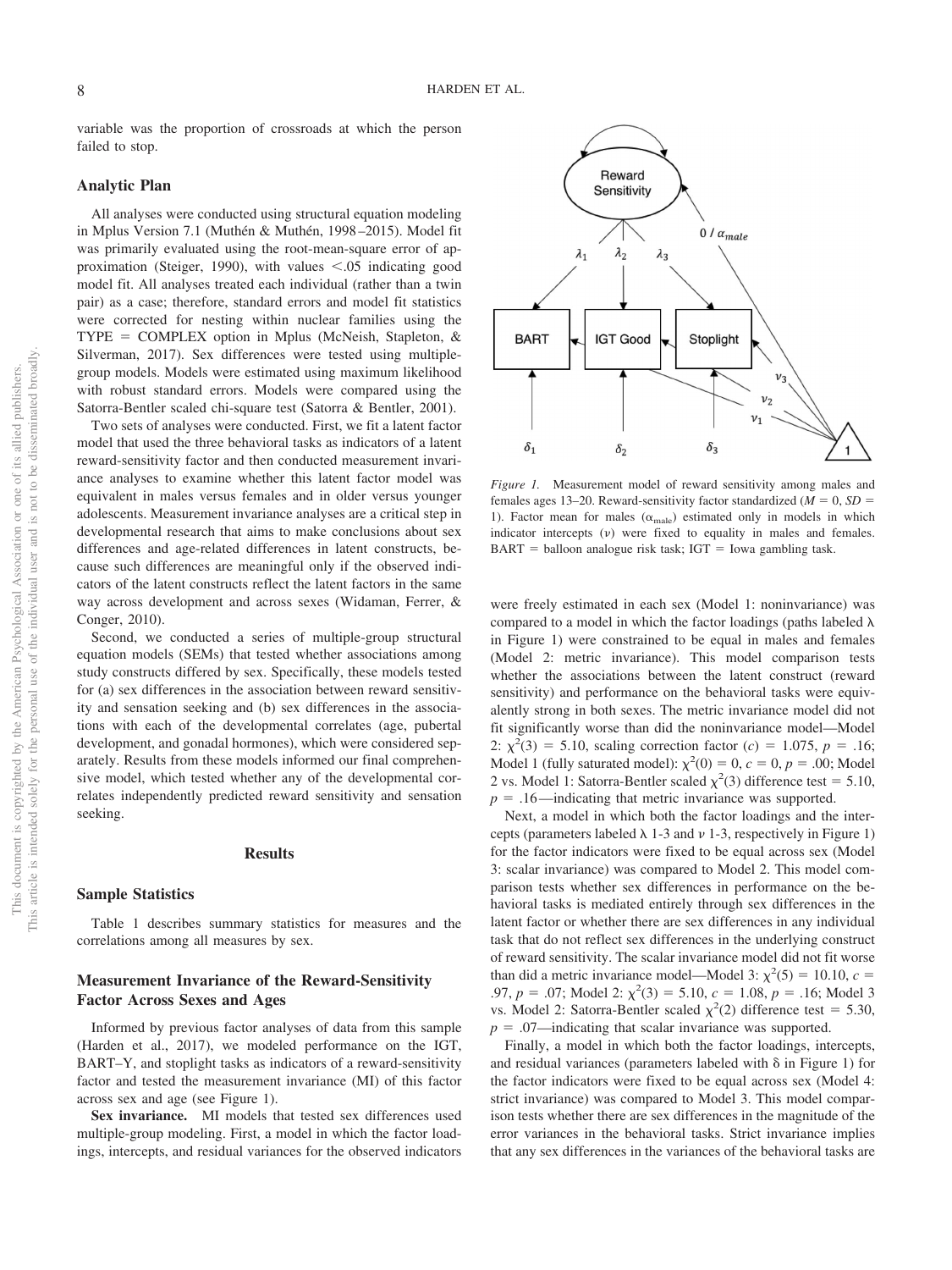due to sex differences in variability at the latent factor level. The strict invariance model did not fit worse than did a scalar invariance model—Model 4:  $\chi^2(8) = 12.06$ ,  $c = 1.049$ ,  $p = .15$ ; Model 3:  $\chi^2(5) = 10.10$ ,  $c = .974$ ,  $p = .07$ ; Model 4 vs. Model 3: Satorra-Bentler scaled  $\chi^2(3)$  difference test = 2.40, *p* = .49 indicating that scalar invariance was supported. Consequently, a reward sensitivity measurement model in which parameters were constrained to be equal in both sexes (Model 4: strict invariance) was carried forward for subsequent models.

**Age invariance.** MI models that tested age differences treated age as a continuous variable (rather than arbitrarily binning age and using multiple-group models; Tucker-Drob, 2009, 2013). The first comparison found that a model in which the three indicators were each regressed on age,  $\chi^2(2) = 6.441$ ,  $c = .77$ ,  $p = .04$ , did not fit significantly better than did a model in which only the reward-sensitivity factor was regressed on age,  $\chi^2(4) = 8.679$ ,  $c =$ .99,  $p = .07$ ; Satorra-Bentler scaled  $\chi^2(2)$  difference test = 2.98,  $p = 0.23$ . Next, we allowed the factor loadings to vary as a continuous function of age, and this model found that none of the age interactions on the factor loadings were significantly different from 0 at  $p < .05$ .

**Summary of measurement invariance results.** In summary, results from MI models indicated that the reward-sensitivity factor was invariant across ages and sex. The standardized loadings of the three behavioral tasks on the reward-sensitivity factor were small to moderate in magnitude (all  $ps < .01$ ): IGT = .58 ( $SE = .12$ ), BART–Y = .41 ( $SE = .10$ ), stoplight = .24 ( $SE = .09$ ). There were substantial sex differences in the mean of the rewardsensitivity factor, with males nearly .5 *SD* higher than females  $(.45, SE = .13, p < .001).$ 

# **Sex Differences in the Reward Sensitivity–Sensation Seeking Association**

To test the hypothesis that the relation between reward sensitivity and sensation seeking was stronger in males than in females, we tested a multiple-group SEM, as shown in Figure 2. In a sex-differences model, the measurement model for reward sensitivity was constrained to be equal across sexes, but the path from reward sensitivity to sensation seeking and the residual variance in sensation seeking were allowed to differ between sexes. This



*Figure 2.* Sex-specific associations between reward sensitivity and sensation seeking among males and females ages 13–20. Standardized parameters, with standard errors in parentheses, are shown. Parameters that are presented separately by sex could not be equated without a significant loss of model fit.  $BART =$  balloon analogue risk task;  $IGT =$  Iowa gambling task.

model fit the data significantly better,  $\chi^2(12) = 28.55$ ,  $c = 1.02$ ,  $p = .005$ , than did a more constrained model,  $\chi^2(14) = 36.06$ ,  $c =$ 1.03,  $p = .001$ , which equated the association between reward sensitivity and sensation seeking, and the residual variance in sensation seeking, in males and females, Satorra-Bentler scaled  $\chi^2$ (2) difference test = 7.40, *p* = .02 (mean levels of sensation seeking were allowed to vary by sex in both models). Consistent with our hypothesis, reward sensitivity was more strongly related to sensation seeking in male adolescents ( $\beta = .25$ ,  $SE = .10$ ,  $p =$ .01) than in female adolescents ( $\beta = .09$ ,  $SE = .09$ ,  $p = .32$ ). The path from reward sensitivity to sensation seeking, and the residual variance in sensation seeking, was freely estimated across sex for all remaining models.

# **Age Differences in Reward Sensitivity and Sensation Seeking**

We next extended the model to include age as a predictor of both reward sensitivity and sensation seeking (not shown). Age was centered at 15 years. A model that constrained the paths from age to reward sensitivity and sensation seeking, as well as residual variance in reward sensitivity, to be equal across sex did not fit significantly worse,  $\chi^2(18) = 39.18$ ,  $c = 1.04$ ,  $p = .003$ , than did a model that allowed these parameters to differ between males and females,  $\chi^2(15) = 40.10$ ,  $c = .96$ ,  $p < .001$ ; Satorra-Bentler scaled  $\chi^2(3)$  difference test = 1.49, *p* = .68. Notably, age was not significantly associated with either reward sensitivity (*b* [per year of age] = .02,  $SE = .02$ ,  $p = .15$ ,  $\beta = .12$ ) or sensation seeking (*b* [per year of age] = .02,  $SE = .02$ ,  $p = .08$ ,  $\beta = .07$ ).

# **Puberty-Related Differences in Reward Sensitivity and Sensation Seeking**

As with age, we compared the fit of a model that allowed the paths from self-reported pubertal development to reward sensitivity and sensation seeking to differ between sexes to a more constrained model that equated these paths, and the residual variation in reward sensitivity, in males and females (see Figure 3). In contrast to what was observed for age, a constrained model fit significantly worse,  $\chi^2(18) = 58.29$ ,  $c = .99$ ,  $p < .0001$ , than did a model allowing puberty associations to differ between males and females,  $\chi^2(15) = 43.68$ ,  $c = .91$ ,  $p = .0001$ ; Satorra-Bentler scaled  $\chi^2(3)$  difference test = 12.89,  $p = .005$ . However, a follow-up model that constrained the path from pubertal development to reward sensitivity (and the residual variance in reward sensitivity), but not the path from pubertal development to sensation seeking to be equal across sexes, did not fit significantly worse than did a model allowing both paths to differ,  $\chi^2(17) = 41.21$ ,  $c =$ .99,  $p = .0009$ ; Satorra-Bentler scaled  $\chi^2(2)$  difference test = 0.75,  $p = .69$ , suggesting a differential relation between puberty and sensation seeking, but not between puberty and reward sensitivity, across sexes.

Results from this final model are shown in Figure 3. For both males and females, pubertal development was positively associated with reward sensitivity ( $\beta = .28$ ,  $SE = .08$ ,  $p < .001$ ). In contrast, pubertal development was positively associated with sensation seeking in males ( $\beta$  = .16, *SE* = .07, *p* = .02) but negatively associated with sensation seeking in females  $(\beta = -.18, SE = .06, p = .005).$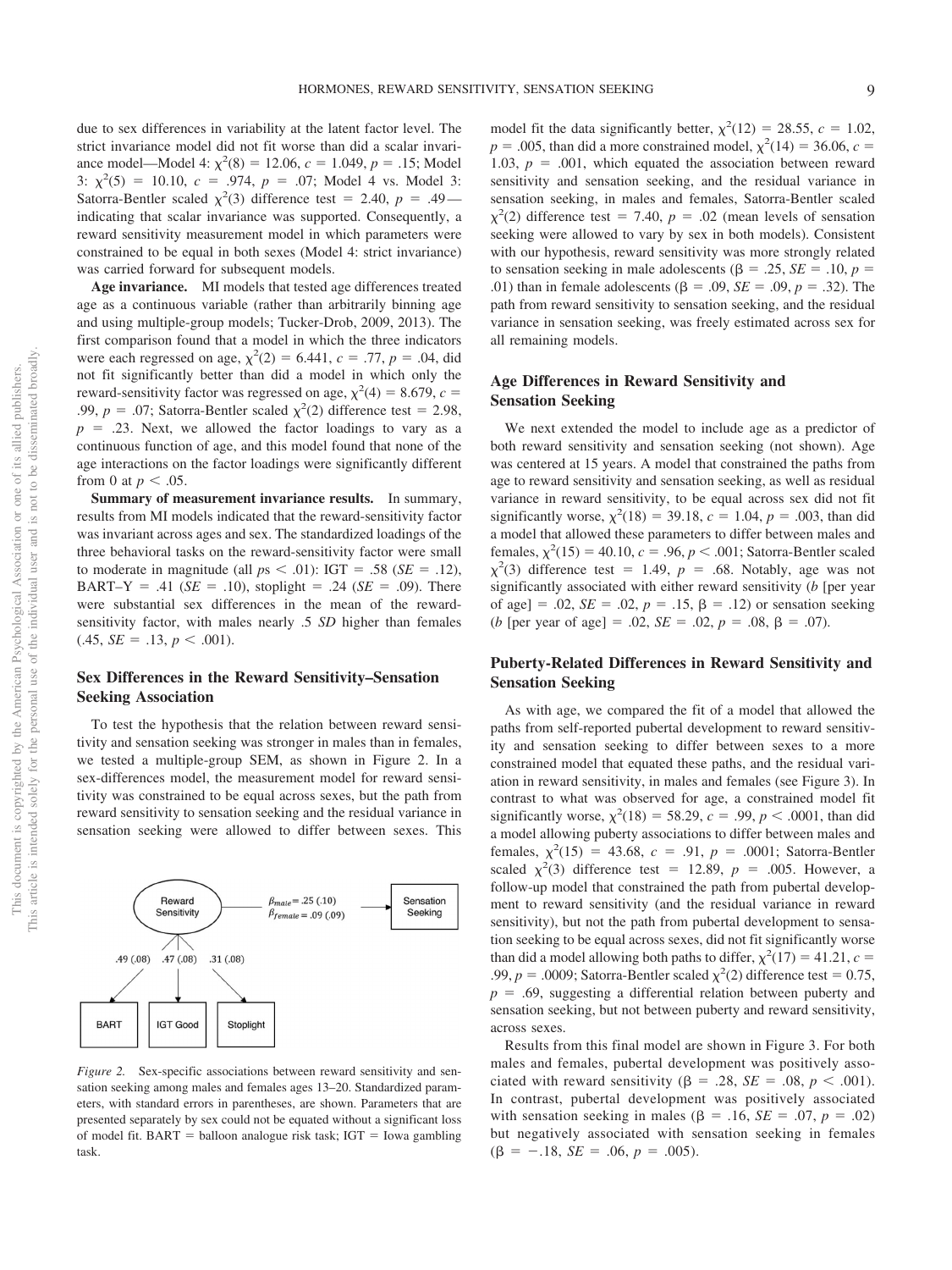

*Figure 3.* Puberty-related differences in reward sensitivity and sensation seeking among males and females ages 13–20. Standardized parameters, with standard errors in parentheses, are shown. Parameters that are presented separately by sex could not be equated without a significant loss of model fit. Dashed lines represent parameters that are not significantly different from 0 at  $p < .05$ .

After we controlled for pubertal development, the residual association between reward sensitivity and sensation seeking in males was no longer significantly different from  $0 (\beta = .17, SE = .17)$  $.12, p = .15$ ; the relation also remained nonsignificant in females). In a related vein, the indirect path from pubertal development to sensation seeking via reward sensitivity was also not significantly different from 0 ( $\beta = .04$ ,  $SE = .03$ ,  $p = .16$ ). That is, although both reward sensitivity and sensation seeking were positively associated with self-reported pubertal development, the latter relationship was not statistically mediated via the former. This result was contrary to our hypothesis, although the usual caveats regarding cross-sectional tests of mediation apply here (Maxwell & Cole, 2007).

# **Gonadal Hormone Associations With Reward Sensitivity and Sensation Seeking**

Following the same logic as used in the previous model comparisons, we compared the fit of a model that allowed the paths from gonadal hormones to reward sensitivity and sensation seeking to differ between sexes to a more constrained model that equated these paths and the residual variation in reward sensitivity to be equal in males and females (see Figure 4); these equality constraints did not result in a significant change in model fit: no sex differences,  $\chi^2(24) = 41.65$ ,  $c = 1.033$ ,  $p = .01$ ; sex differences,  $\chi^2(19) = 39.91$ ,  $c = .967$ ,  $p = .0003$ ; Satorra-Bentler scaled  $\chi^2$ (5) difference test = 3.43, *p* = .63. It is interesting that neither hormone had a significant association with reward sensitivity, and the direction of the hormone associations sensation seeking diverged: Testosterone was positively associated with sensation seeking, but estradiol was negatively associated.

We then tested, as a follow-up analysis, the associations with each hormone individually. The pattern of results for testosterone was unchanged: Testosterone was not significantly associated with

reward sensitivity ( $\beta = -.08$ ,  $SE = .07$ ,  $p = .24$ ) but was positively associated with sensation seeking ( $\beta = .09$ ,  $SE = .04$ ,  $p = .02$ ). When we were not simultaneously controlling for testosterone, however, estradiol was no longer significantly associated with either reward sensitivity ( $\beta = .06$ ,  $SE = .07$ ,  $p = .40$ ) or sensation seeking ( $\beta = -.06$ ,  $SE = .04$ ,  $p = .18$ ). That is, estradiol is a better predictor of (lower) sensation seeking when considered against the backdrop of another gonadal hormone. The mechanisms underlying this observation are not yet apparent.

# **Combining Self-Reports of Pubertal Development and Gonadal Hormones**

When considered separately, self-reported pubertal development and gonadal hormones were each related to either or sensation seeking. Our final model, therefore, combined these developmental indicators into a single model (see Figure 5). The model was specified such that we could test whether associations with selfreported pubertal development were statistically mediated through observed levels of gonadal hormones. Sex differences that were significant in previous models were carried forward, and the relations between self-reported puberty and gonadal hormones were also allowed to differ by sex.

Results are shown in Figure 5. Among female adolescents, there were five main results. First, self-reported pubertal development was minimally associated with concentrations of gonadal hormones measured in saliva. Second, self-reported puberty was positively correlated with reward sensitivity but negatively with sensation seeking. Third, puberty-related differences in reward sensitivity and sensation seeking were not statistically mediated via measured hormones. Fourth, gonadal hormones were associated with sensation seeking but in different directions depending



*Figure 4.* Gonadal hormone associations with reward sensitivity and sensation seeking among males and females ages 13–20. Standardized parameters, with standard errors in parentheses, are shown. Parameters that are presented separately by sex could not be equated without a significant loss of model fit. Dashed lines represent parameters that are not significantly different from 0 at  $p < .05$ .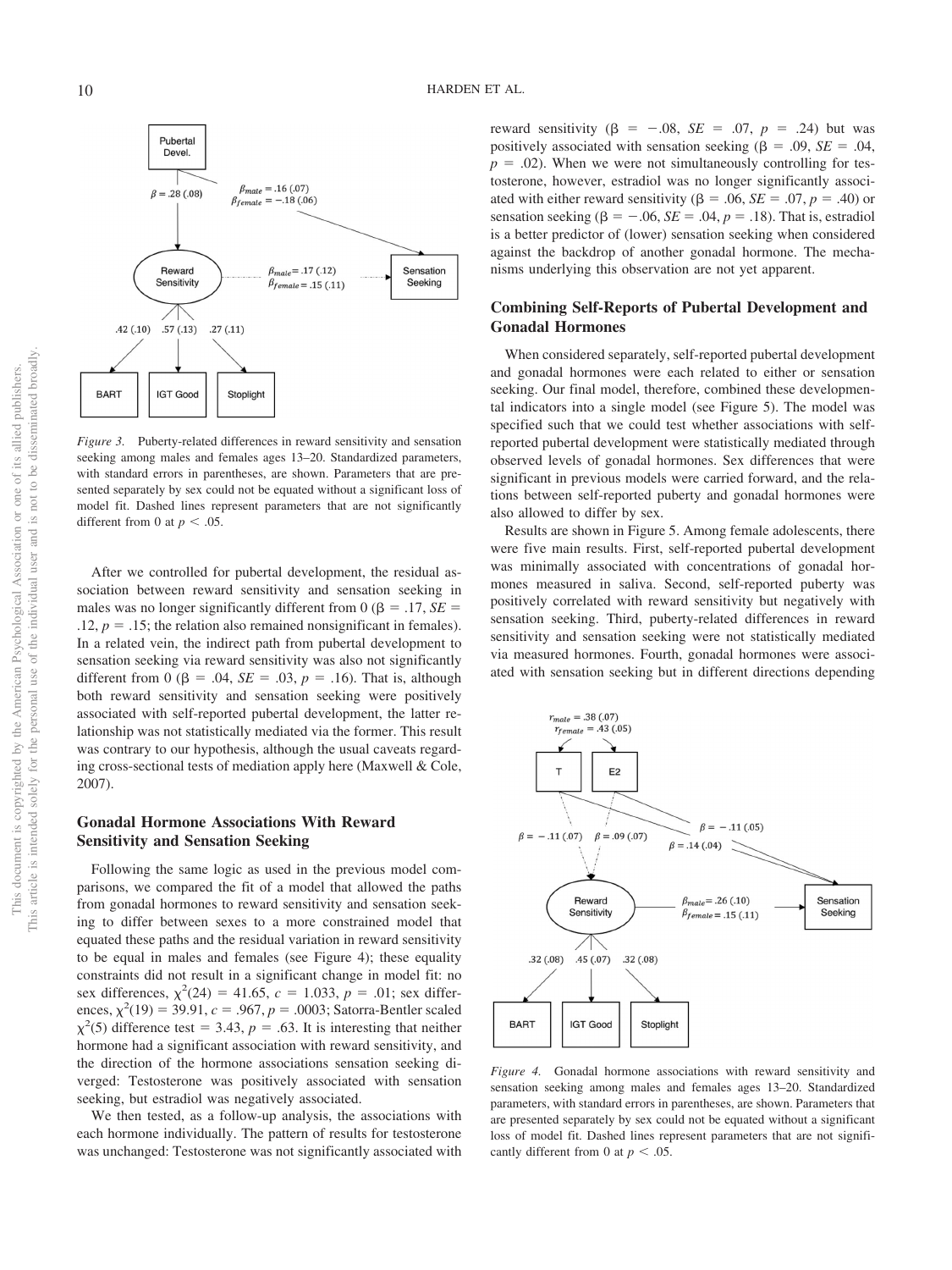

*Figure 5.* Associations among self-reported puberty, gonadal hormones, reward sensitivity, and sensation seeking among males and females ages 13–20. Standardized parameters, with standard errors in parentheses, are shown. Parameters that are presented separately by sex could not be equated without a significant loss of model fit. Dashed lines represent parameters that are not significantly different from 0 at  $p < .05$ .

on the hormone, and these associations were independent of selfreported puberty and of reward sensitivity. Five, reward sensitivity and sensation seeking were not associated with each other. Overall, the pattern of results was considerably more complex and dissociated in female adolescents than has been proposed in much of the developmental literature.

The picture was somewhat clearer among male adolescents. Two results supported predictions from extant developmental theory. First, self-reported pubertal development was positively correlated with measured testosterone levels and with reward sensitivity. Second, testosterone was positively associated with sensation seeking and statistically mediated part of the puberty– sensation-seeking association (indirect effect of puberty on sensation seeking via testosterone:  $\beta = .04$ ,  $SE = .02$ ,  $p = .02$ ; direct effect of puberty on sensation seeking:  $\beta = .13$ ,  $SE = .07$ ,  $p = .05$ ; total effect:  $\beta = .20$ ,  $SE = .06$ ,  $p = .001$ ).

Two additional results in male adolescents were inconsistent with our hypotheses. The puberty–reward sensitivity association was not statistically mediated via testosterone (indirect effect of puberty on reward sensitivity via testosterone:  $\beta = -.04$ ,  $SE =$ .02,  $p = .09$ ; direct effect:  $\beta = .29$ ,  $SE = .09$ ,  $p = .001$ ). And, although both reward sensitivity and sensation seeking were positively associated with pubertal development in male adolescents, the effect of pubertal development on sensation seeking was not statistically mediated by reward sensitivity (indirect effect of puberty on sensation seeking via reward sensitivity:  $\beta = .05$ ,  $SE =$  $.03, p = .08$ .

# **Discussion**

In an effort to identify the developmental mechanisms that underlie adolescents' propensity for risk-taking, personality researchers have investigated patterns of age-related changes in disinhibited traits. This line of research has found that average levels of sensation seeking increase from childhood to midadolescence, especially in male adolescents, paralleling the developmental trends in the incidence of risk-taking behavior (Harden & Tucker-Drob, 2011; Shulman et al., 2015; Steinberg et al., 2008) and that individual differences in changes in delinquency and substance use are yoked to changes in sensation seeking (Harden, Quinn, & Tucker-Drob, 2012; Quinn & Harden, 2013). At the same time, developmental cognitive neuroscience has begun to elucidate how neural and behavioral responses to rewards differ in adolescents versus children and adults. Both the personality and the developmental cognitive neuroscience literatures have hypothesized that these developmental changes in sensation seeking and reward sensitivity are linked to each other and linked to rising levels of gonadal hormones that accompany puberty. In the current article, we presented data from a large sample of adolescents, ages 13–19, to unpack the relation between reward sensitivity and sensation seeking and investigate the sex-specific effects of age, pubertal development, and gonadal hormones on both constructs.

# **Sex Differences in the Association Between Reward Sensitivity and Sensation Seeking**

Reward sensitivity—as measured by three behavioral tasks was more strongly associated with self-reported sensation seeking in males than in females. In fact, in females, the rewardsensitivity–sensation-seeking association was not significantly different from 0. It is important to note that measurement invariance analyses indicated that the behavioral tasks were measuring the latent construct equivalently in males and females, indicating that the dissociation between reward sensitivity and sensation seeking in females cannot be attributed to measurement problems in females.

This sex difference in the reward-sensitivity–sensation-seeking association is consistent with results of previous neurobiological studies on reward responses to addictive substances, such as amphetamine and nicotine, which have found that sensation seeking predicts the rewarding effects of substances more strongly in men than in women (Perkins et al., 2008; Riccardi et al., 2006). It is also consistent with the well-established sex difference in vulnerability to fear and anxiety (Kessler et al., 2012), which are inversely related to sensation-seeking tendencies (Lissek et al., 2005). That is, the association between sensation seeking and reward sensitivity might be weaker in women, because they are more likely to experience stronger avoidance motivations, which operate as countervailing influences on sensation seeking.

Even in male adolescents, the residual variances in sensation seeking and reward sensitivity were not significantly associated with one another after accounting for their common relationship with pubertal development. This result can be considered in relation to two other previously reported results. First, in a quantitative genetic analysis of this data set (Harden et al., 2017), we found that genetic influences on sensation seeking (collapsing across both sexes) were largely distinct from genetic influences on a reward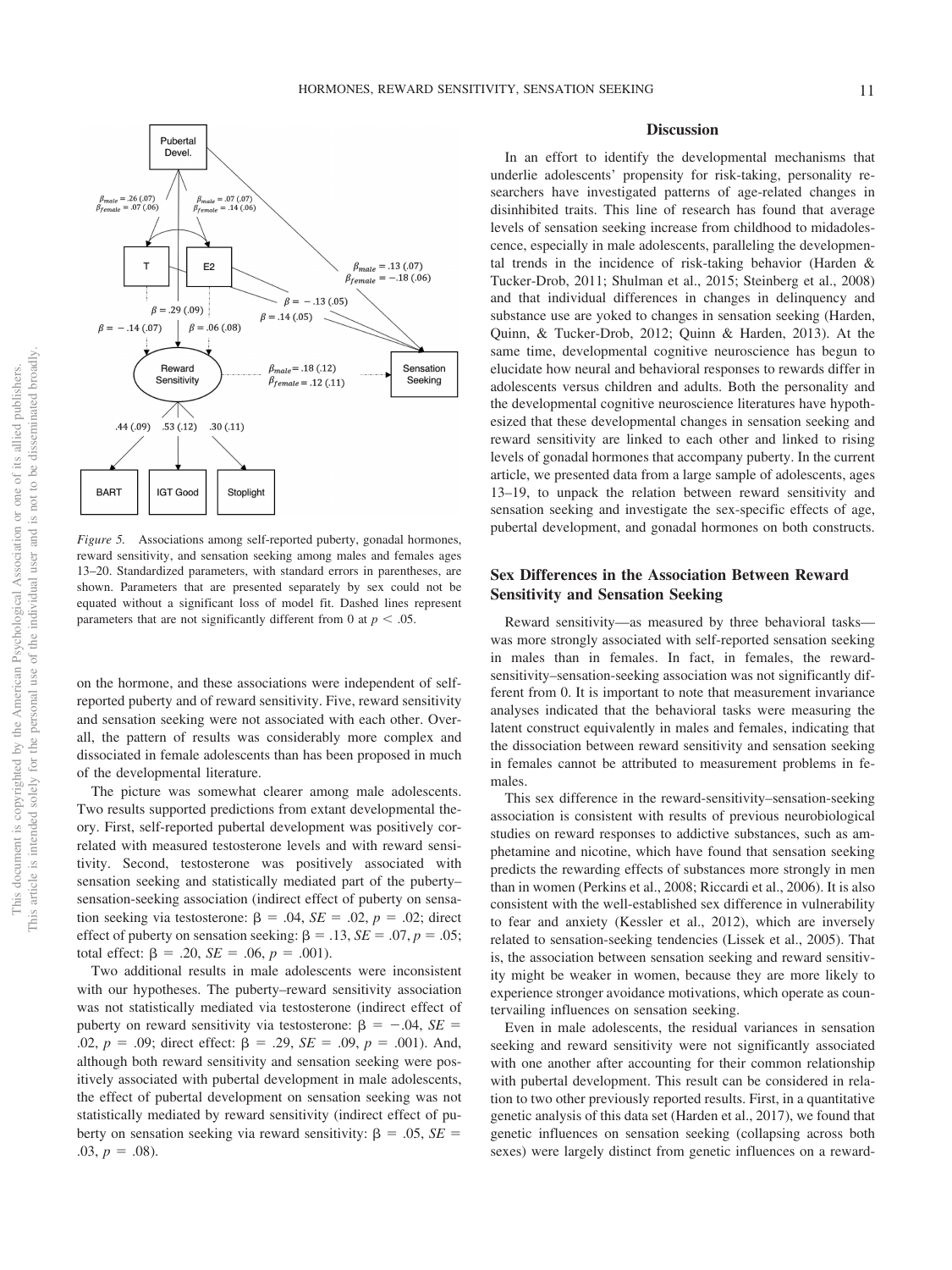sensitivity factor. Second, at least one study has reported that self-reported sensation seeking was uncorrelated with neural activity to reward among adolescents ages 12–16 (Hawes et al., 2017). Much of the neuroscience research on sensation-seeking and risk-taking behavior has focused on reward-related neural systems (e.g., dopaminergic neurotransmission, activity in the ventral striatum). But, such systems are likely only one contributor to the neurobiology of sensation seeking. Researchers would do well to look beyond reward-related processes, brain regions, and neurotransmitter systems in explaining individual differences and developmental trends in sensation seeking.

In contrast to the present results, those of a previous metaanalysis did not find that the sex composition of the sample significantly moderated the association between sensation seeking and performance on the BART–Y; however, there may have been too few studies to test sex moderation with adequate power: There were only two studies with predominantly male samples and five with predominantly female samples, and study-specific sex interactions were not themselves meta-analyzed (Lauriola, Panno, Levin, & Lejuez, 2014). Additionally, as indicated by the moderate factor loading of BART–Y on the reward-sensitivity factor, there is a substantial amount of unique task-specific variance in BART–Y performance that is not shared with other popular measures of the reward-sensitivity construct. Our previous behavioral genetic decomposition of the variance in this battery of tasks (Harden et al., 2017) found that task-specific variance in the BART–Y was nonshared environmental in origin (i.e., not systematically correlated across either identical or fraternal twins), a quantity that includes measurement error. Thus, aggregating multiple behavioral measures into a latent factor for reward sensitivity, as we did in the current study, is likely to produce a more reliable estimate of its relation to sensation seeking.

# **What Construct Is Measured by the Behavioral Tasks?**

We have labeled the variance common to performance on the IGT, stoplight, and BART–Y as *reward sensitivity* rather than *risk-taking.* This nomenclature is supported by the observation that not only were the measured behaviors (pumping the balloon higher on the BART–Y, running through the intersection on the stoplight, playing the hand on the IGT) motivated by the possibility of earning a monetary reward but engaging in these behaviors did, in fact, result in higher rewards. For example, earnings are maximized on the BART–Y when pumps equal 64, whereas the mean pumps in our sample was around 31, and only five participants out of over 600 showed "risk-taking" on the BART–Y that was actually disadvantageous (pumps  $>64$ ). Our sample is not atypical in this regard. A meta-analysis of studies documenting a correlation between self-reported sensation seeking or impulsivity and BART performance found that, across 22 studies, mean BART performance ranged from 24.6 to 44.1 pumps ("there were not studies in which the majority of participants made consistent riskdisadvantageous choices from a normative point of view"; Lauriola et al., 2014, p. 28). Similarly, the good decks of the IGT are structured such that repeated play leads to earning, rather than losing, money. Overall, play on these tasks was "risky" only in the sense that each trial involved an (unknown) chance of loss, but the expected reward values of risk-taking on these tasks were positive.

The reward-sensitivity tasks may have also included an element of arousal (beyond the arousal inherent in receiving a reward), because trials that a participant lost contained the higher intensity stimuli (e.g., a loud sound as the balloon burst in BART–Y, the sound of screeching brakes as the car crashed in stoplight). Experiencing these relatively intense stimuli was possible only if a participant engaged in the reward-sensitivity behavior, thus potentially contributing to the observed association between sensation seeking and reward sensitivity. This issue speaks to the continued methodological challenges involved in separating out how strongly one is motivated by rewards from how much one prefers intense or arousing stimuli.

# **Methodological Challenges in Identifying Hormonal Mechanisms for Pubertal Associations**

This study found evidence that self-reported pubertal development was associated with greater reward sensitivity in both sexes and with higher sensation seeking in male adolescents. The puberty–sensation-seeking association was statistically mediated, in part, via higher testosterone levels in male adolescents. However, contrary to our hypothesis, the puberty–reward sensitivity association was not statistically mediated through salivary testosterone.

Why might self-reported pubertal development be a better predictor of reward sensitivity behavior than is measured testosterone concentration? We can think of at least three potential explanations, each of which suggests avenues for future research. First, the association between pubertal development and reward sensitivity may, indeed, be independent of hormones and may be due to another mechanism, such as the differing social experiences of early maturing versus later maturing adolescents (e.g., Ge & Natsuaki, 2009) or to genetic differences between early and late maturers (Harden & Mendle, 2012; Harden, Mendle, & Kretsch, 2012).

Second, several previous studies have found that testosterone is associated with elevated externalizing and aggressive behaviors, with risk-taking, and with social status–seeking and statusmaintaining behaviors only when cortisol, the primary output of the hypothalamic–pituitary–adrenal axis, is low (Mehta & Josephs, 2010; Mehta & Prasad, 2015; Tackett, Herzhoff, Harden, Page-Gould, & Josephs, 2014). If the relation between testosterone and reward sensitivity depends on cortisol, then the main effect estimated here might be misleading.

Third, self-reports of pubertal development may, counterintuitively, be a better marker for the body's cumulative previous exposure to gonadal hormones, and of its sensitivity to those hormones, than is a single measure of current testosterone levels. For male adolescents, the PDS asks about masculine secondary sex characteristics (voice changes, facial hair) that are known to be the result of exposure to androgens. Consider two male adolescents, Jacob and Esau. They have equivalent testosterone levels at age 15, but Esau reports he can grow a beard and that his voice has finished changing, whereas Jacob reports that he has barely begun to grow hair on his face and that his voice is still cracking. One possibility is that the discrepancy between self-reports and hormonal measurement is due to bias or error in reporting, and the self-reports should be interpreted entirely in terms of an adolescent's subjective self-perceptions (Dorn, Dahl, Woodward, &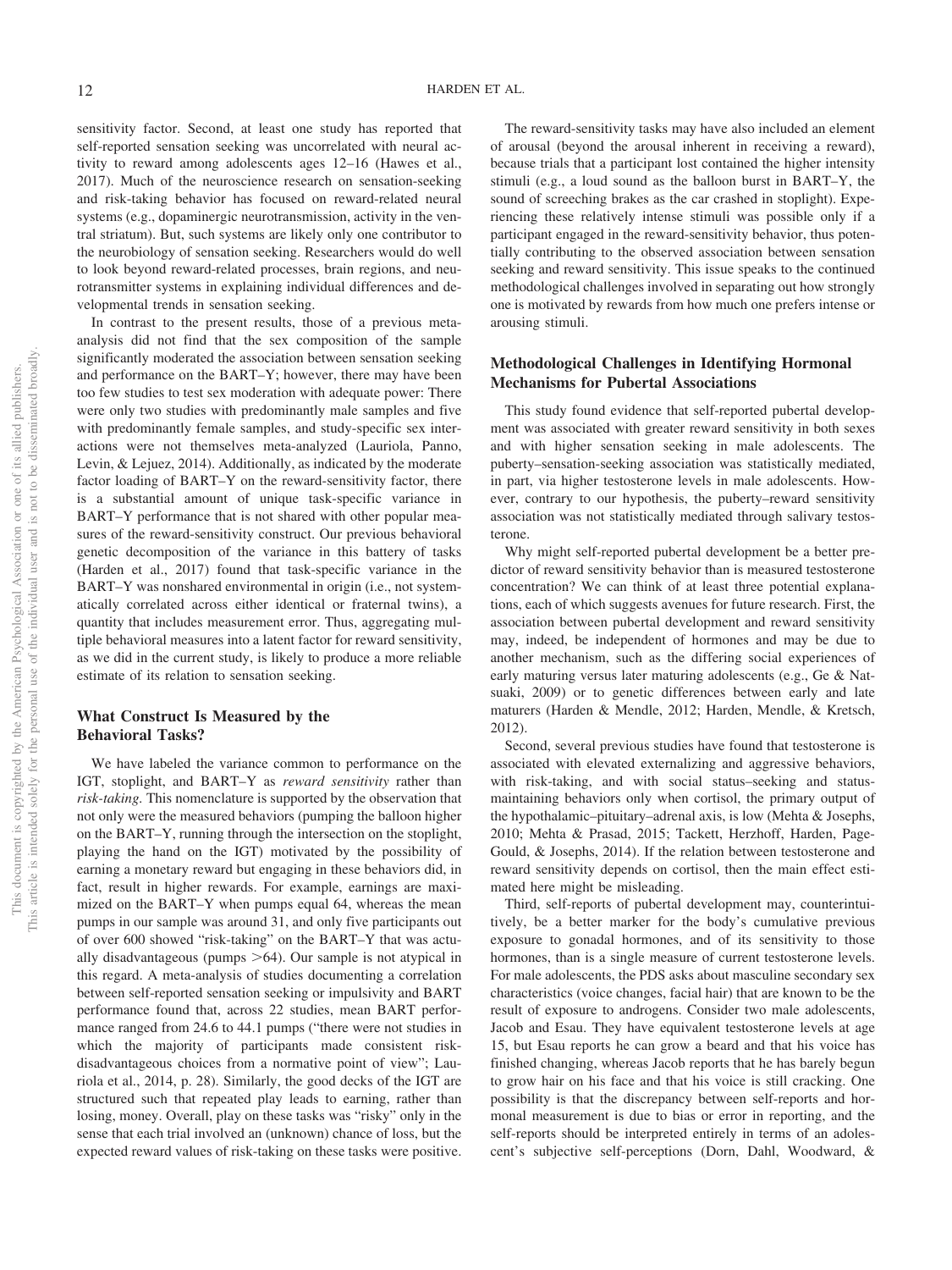Biro, 2006). Another possibility, however, is that Esau really *is* a bearded bass and Jacob a hairless tenor and that these differences in secondary sex characteristics are an indication that Esau has been exposed to his currently high levels of testosterone for longer and/or that his body is more sensitive to the effects of androgens. Distinguishing between these alternatives is not possible using only single, cross-sectional "snapshots" of hormonal concentrations and would require repeated hormonal measurements over the course of pubertal development. The collection of such longitudinal data on pubertal and hormonal development and behavioral risk in large representative samples is an exciting prospect for future work.

Finally, it is important to mention that pubertal development was indexed by self-reports of pubertal development and not by a Tanner examination by a medical professional. In fact, we have advocated in previous reviews for using self-reports rather than Tanner staging in research requiring large numbers of participants (Harden, Kretsch, Moore, & Mendle, 2014): Compared to selfreport measures, Tanner staging is not only more intrusive and more expensive (and thus prohibitive for large-sample studies), but it also shows poor interrater reliability in large-scale studies (Albert, Hunsberger, & Biro, 1997), fails to capture individual differences in the development of secondary sex characteristics in midto late adolescence, when nearly all participants are at Tanner Stage 5 (Susman et al., 2010), shows worse convergence with measured hormonal concentrations than do self-reports (Shirtcliff, Dahl, & Pollack, 2009), and is frequently a poorer predictor of behavioral and psychological outcomes than are self-report measures (Harden, Kretsch, Moore, & Mendle, 2014; Harden, Mendle, & Kretsch, 2012).

#### **Need for Further Research on Estradiol**

We observed a negative association between estradiol levels and self-reported sensation seeking. When interpreting the negative correlation with estradiol found here, it is important to keep in mind an important limitation of this study—that hormones were measured on only one occasion. There are (at least) five temporal dimensions that could contribute to observed variation in sex hormones measured on a single occasion: (1) acute reactivity to stress and immediate environmental circumstances; (2) diurnal rhythm, such that sex hormone concentrations are typically higher in the morning and lower in the evening; (3) menstrual cycle– related variation in females; (4) developmental change due to advancing puberty; and (5) temporally stable individual differences in average circulating levels.

We attempted to minimize menstrual cycle–related variation (Temporal Dimension 3) by collecting data within the first 2 weeks of the menstrual cycle and controlling for menstrual cycle phase. Additionally, the estradiol–sensation-seeking association could be equated in females and males, for whom menstrual variation is obviously not a concern. Nevertheless, menstrual cycle variation remains a potential consideration that could be eliminated with more repeated hormonal sampling.

Although sex hormone levels measured in adolescent samples are typically presumed to index developmental change due to advancing puberty (Temporal Dimension 4), we found minimal correspondence between gonadal hormone concentrations and self-reported pubertal development in female adolescents.

The poor correspondence is likely due to the age range of the current sample. By age 15 (the average age of participants in the full sample), most female adolescents are postmenarcheal; they have finished, or nearly finished, the breast and pubic hair changes captured by the Tanner stages (Susman et al., 2010); and levels of estradiol and testosterone have been rising for several years. We would expect stronger correspondence between estradiol and pubertal development in samples of younger female adolescents, in which there is more variation in the early stages of pubertal development. For instance, in a sample of 11- to 13-year-old girls, salivary estradiol was correlated with both PDS scores  $(r = .53)$  and age  $(r = .44;$  Op de Macks et al., 2016). In contrast, within the current study the correlations among age, self-reported pubertal development, and hormones were substantially stronger in male adolescents, who began puberty later (on average) and thus had greater variability in pubertal development within the age range sampled. More generally, the pattern of associations examined in the current study should be investigated in a sample spanning late childhood to early adolescence, because relations might differ earlier in the process of pubertal development (e.g., Hawes et al., 2017).

With that in mind, it is intriguing to consider that estradiol levels measured in the current study likely tapped, at least in part, temporally stable individual differences in hormone levels and that estradiol was inversely associated with sensation seeking (but not reward sensitivity). This finding is consistent with results of one line of animal research, which found that estradiol treatment of ovariectomized animals decreased novelty seeking and increased fearful behavior in mice (Morgan & Pfaff, 2001). One direction for future research will be to test the hypothesis that this negative effect of estradiol on sensation seeking is mediated through its effects on fear and/or anxiety.

#### **Conclusions**

This study examined developmental differences in sensation seeking and reward sensitivity due to age, puberty, and gonadal hormones. Consistent with our hypotheses, self-reported pubertal development was associated with greater reward sensitivity in both sexes. However, inconsistent with our hypotheses, this effect was not statistically mediated by measured testosterone or estradiol. In male adolescents, pubertal development was also associated with self-reported sensation seeking, an effect that was partially mediated via higher testosterone levels. We found evidence that reward sensitivity is more closely yoked to sensation seeking in male adolescents than in female adolescents and found evidence for negative associations between estradiol and sensation seeking. These results suggest new avenues for future research on the sex-specific developmental mechanisms that underlie adolescents' elevated propensity for risk-taking behavior.

#### **References**

Adriani, W., Chiarotti, F., & Laviola, G. (1998). Elevated novelty seeking and peculiar d-amphetamine sensitization in periadolescent mice compared with adult mice. *Behavioral Neuroscience, 112,* 1152–1166. [http://](http://dx.doi.org/10.1037/0735-7044.112.5.1152) [dx.doi.org/10.1037/0735-7044.112.5.1152](http://dx.doi.org/10.1037/0735-7044.112.5.1152)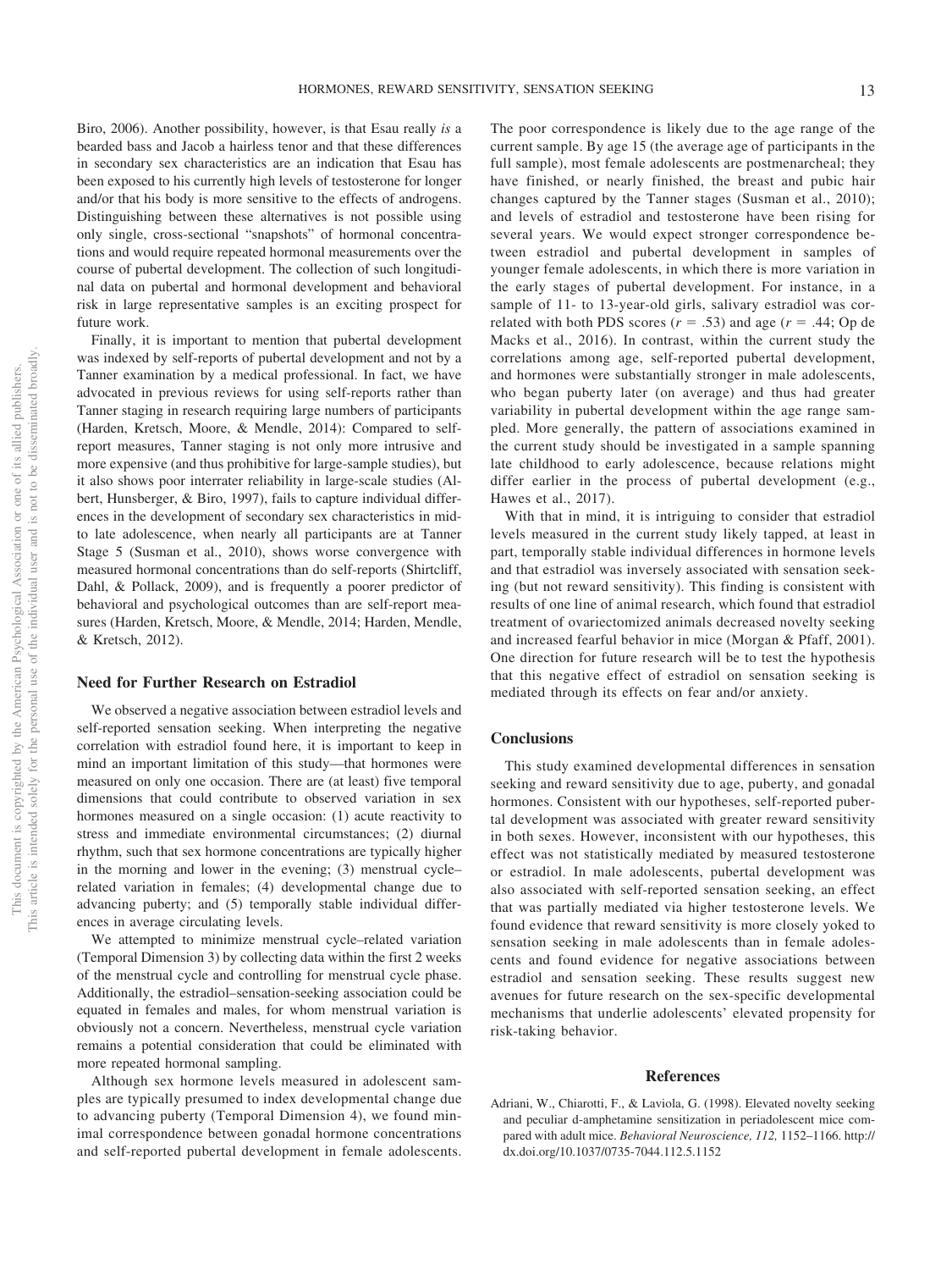- Albert, P. S., Hunsberger, S. A., & Biro, F. M. (1997). Modeling repeated measures with monotonic ordinal responses and misclassification, with applications to studying maturation. *Journal of the American Statistical Association, 92,* 1304–1311. [http://dx.doi.org/10.1080/01621459.1997](http://dx.doi.org/10.1080/01621459.1997.10473651) [.10473651](http://dx.doi.org/10.1080/01621459.1997.10473651)
- Aluja, A., & García, L. F. (2005). Sensation seeking, sexual curiosity and testosterone in inmates. *Neuropsychobiology, 51,* 28–33. [http://dx.doi](http://dx.doi.org/10.1159/000082852) [.org/10.1159/000082852](http://dx.doi.org/10.1159/000082852)
- Aluja, A., & Torrubia, R. (2004). Hostility-aggressiveness, sensation seeking, and sex hormones in men: Re-exploring their relationship. *Neuropsychobiology, 50,* 102–107.<http://dx.doi.org/10.1159/000077947>
- Bates, D., Maechler, M., Bolker, B., Walker, S., Christensen, R. H. B., Singmann, H.,... Grothendieck, G. (2015). lme4: Linear mixed-effects models using "Eigen" and S4 (Version 1.1–10). Retrieved from [https://](https://cran.r-project.org/web/packages/lme4/index.html) [cran.r-project.org/web/packages/lme4/index.html](https://cran.r-project.org/web/packages/lme4/index.html)
- Bayer, J., Bandurski, P., & Sommer, T. (2013). Differential modulation of activity related to the anticipation of monetary gains and losses across the menstrual cycle. *European Journal of Neuroscience, 38,* 3519–3526. <http://dx.doi.org/10.1111/ejn.12347>
- Becker, J. B. (2000). Oestrogen effects on dopaminergic function in striatum. In D. Chadwick & J. Goode (Eds.), *Neuronal and cognitive effects of oestrogens: Novartis Foundation Symposium 230* (pp. 134– 145).<http://dx.doi.org/10.1002/0470870818.ch10>
- Bègue, L., Bricout, V., Boudesseul, J., Shankland, R., & Duke, A. A. (2015). Some like it hot: Testosterone predicts laboratory eating behavior of spicy food. *Physiology & Behavior, 139,* 375–377. [http://dx.doi](http://dx.doi.org/10.1016/j.physbeh.2014.11.061) [.org/10.1016/j.physbeh.2014.11.061](http://dx.doi.org/10.1016/j.physbeh.2014.11.061)
- Berridge, K. C., & Robinson, T. E. (1998). What is the role of dopamine in reward: Hedonic impact, reward learning, or incentive salience? *Brain Research Reviews, 28,* 309–369. [http://dx.doi.org/10.1016/S0165-](http://dx.doi.org/10.1016/S0165-0173%2898%2900019-8) [0173\(98\)00019-8](http://dx.doi.org/10.1016/S0165-0173%2898%2900019-8)
- Berridge, K. C., Robinson, T. E., & Aldridge, J. W. (2009). Dissecting components of reward: "Liking," "wanting," and learning. *Current Opinion in Pharmacology, 9,* 65–73. [http://dx.doi.org/10.1016/j.coph](http://dx.doi.org/10.1016/j.coph.2008.12.014) [.2008.12.014](http://dx.doi.org/10.1016/j.coph.2008.12.014)
- Blakemore, S.-J., Burnett, S., & Dahl, R. E. (2010). The role of puberty in the developing adolescent brain. *Human Brain Mapping, 31,* 926–933. <http://dx.doi.org/10.1002/hbm.21052>
- Blanchard, M. M., Mendelsohn, D., & Stamp, J. A. (2009). The HR/LR model: Further evidence as an animal model of sensation seeking. *Neuroscience and Biobehavioral Reviews, 33,* 1145–1154. [http://dx.doi](http://dx.doi.org/10.1016/j.neubiorev.2009.05.009) [.org/10.1016/j.neubiorev.2009.05.009](http://dx.doi.org/10.1016/j.neubiorev.2009.05.009)
- Braams, B. R., van Duijvenvoorde, A. C., Peper, J. S., & Crone, E. A. (2015). Longitudinal changes in adolescent risk-taking: A comprehensive study of neural responses to rewards, pubertal development, and risk-taking behavior. *Journal of Neuroscience, 35,* 7226–7238. [http://](http://dx.doi.org/10.1523/JNEUROSCI.4764-14.2015) [dx.doi.org/10.1523/JNEUROSCI.4764-14.2015](http://dx.doi.org/10.1523/JNEUROSCI.4764-14.2015)
- Brummelte, S., & Galea, L. A. M. (2010). Depression during pregnancy and postpartum: Contribution of stress and ovarian hormones. *Progress in Neuro-Psychopharmacology & Biological Psychiatry, 34,* 766–776. <http://dx.doi.org/10.1016/j.pnpbp.2009.09.006>
- Buss, A. H., & Plomin, R. (1975). *A temperament theory of personality development*. Oxford, United Kingdom: Wiley-Interscience.
- <span id="page-14-0"></span>Byrnes, J. P., Miller, D. C., & Schafer, W. D. (1999). Gender differences in risk taking: A meta-analysis. *Psychological Bulletin, 125,* 367–383. <http://dx.doi.org/10.1037/0033-2909.125.3.367>
- <span id="page-14-1"></span>Byrnes, N. K., & Hayes, J. E. (2013). Personality factors predict spicy food liking and intake. *Food Quality and Preference, 28,* 213–221. [http://dx](http://dx.doi.org/10.1016/j.foodqual.2012.09.008) [.doi.org/10.1016/j.foodqual.2012.09.008](http://dx.doi.org/10.1016/j.foodqual.2012.09.008)
- Cameron, J. L. (2004). Interrelationships between hormones, behavior, and affect during adolescence: Understanding hormonal, physical, and brain changes occurring in association with pubertal activation of the reproductive axis. *Annals of the New York Academy of Sciences, 1021,* 110–123.<http://dx.doi.org/10.1196/annals.1308.012>
- Campbell, B. C., Dreber, A., Apicella, C. L., Eisenberg, D. T. A., Gray, P. B., Little, A. C.,... Lum, J. K. (2010). Testosterone exposure, dopaminergic reward, and sensation-seeking in young men. *Physiology & Behavior, 99,* 451–456. [http://dx.doi.org/10.1016/j.physbeh.2009.12](http://dx.doi.org/10.1016/j.physbeh.2009.12.011) [.011](http://dx.doi.org/10.1016/j.physbeh.2009.12.011)
- Castellanos-Ryan, N., Parent, S., Vitaro, F., Tremblay, R. E., & Séguin, J. R. (2013). Pubertal development, personality, and substance use: A 10-year longitudinal study from childhood to adolescence. *Journal of Abnormal Psychology, 122,* 782–796. [http://dx.doi.org/10.1037/](http://dx.doi.org/10.1037/a0033133) [a0033133](http://dx.doi.org/10.1037/a0033133)
- Castellanos-Ryan, N., Rubia, K., & Conrod, P. J. (2011). Response inhibition and reward response bias mediate the predictive relationships between impulsivity and sensation seeking and common and unique variance in conduct disorder and substance misuse. *Alcoholism: Clinical and Experimental Research, 35,* 140–155. [http://dx.doi.org/10.1111/j](http://dx.doi.org/10.1111/j.1530-0277.2010.01331.x) [.1530-0277.2010.01331.x](http://dx.doi.org/10.1111/j.1530-0277.2010.01331.x)
- Cauffman, E., Shulman, E. P., Steinberg, L., Claus, E., Banich, M. T., Graham, S., & Woolard, J. (2010). Age differences in affective decision making as indexed by performance on the Iowa gambling task. *Developmental Psychology, 46,* 193–207.<http://dx.doi.org/10.1037/a0016128>
- Costa, P. T., Jr., & McCrae, R. R. (1992). Four ways five factors are basic. *Personality and Individual Differences, 13,* 653–665. [http://dx.doi.org/](http://dx.doi.org/10.1016/0191-8869%2892%2990236-I) [10.1016/0191-8869\(92\)90236-I](http://dx.doi.org/10.1016/0191-8869%2892%2990236-I)
- Cross, C. P., Cyrenne, D.-L. M., & Brown, G. R. (2013). Sex differences in sensation-seeking: A meta-analysis. *Scientific Reports, 3,* 2486. [http://](http://dx.doi.org/10.1038/srep02486) [dx.doi.org/10.1038/srep02486](http://dx.doi.org/10.1038/srep02486)
- DeYoung, C. G. (2013). The neuromodulator of exploration: A unifying theory of the role of dopamine in personality. *Frontiers in Human Neuroscience, 7,* 762.<http://dx.doi.org/10.3389/fnhum.2013.00762>
- Di Paolo, T. (1994). Modulation of brain dopamine transmission by sex steroids. *Reviews in the Neurosciences, 5,* 27–41. [http://dx.doi.org/10](http://dx.doi.org/10.1515/REVNEURO.1994.5.1.27) [.1515/REVNEURO.1994.5.1.27](http://dx.doi.org/10.1515/REVNEURO.1994.5.1.27)
- Dorn, L. D., Dahl, R. E., Woodward, H. R., & Biro, F. (2006). Defining the boundaries of early adolescence: A user's guide to assessing pubertal status and pubertal timing in research with adolescents. *Applied Developmental Science, 10,* 30–56. [http://dx.doi.org/10.1207/s1532480xads](http://dx.doi.org/10.1207/s1532480xads1001_3) [1001\\_3](http://dx.doi.org/10.1207/s1532480xads1001_3)
- Ellis, B. J., Del Giudice, M., Dishion, T. J., Figueredo, A. J., Gray, P., Griskevicius, V.,... Wilson, D. S. (2012). The evolutionary basis of risky adolescent behavior: Implications for science, policy, and practice. *Developmental Psychology, 48,* 598–623. [http://dx.doi.org/10.1037/](http://dx.doi.org/10.1037/a0026220) [a0026220](http://dx.doi.org/10.1037/a0026220)
- Engi, S. A., Cruz, F. C., Crestani, C. C., & Planeta, C. S. (2015). Crosssensitization between testosterone and cocaine in adolescent and adult rats. *International Journal of Developmental Neuroscience, 46,* 33–37. <http://dx.doi.org/10.1016/j.ijdevneu.2015.07.001>
- Eysenck, S. B. G., Pearson, P. R., Easting, G., & Allsopp, J. F. (1985). Age norms for impulsiveness, venturesomeness and empathy in adults. *Personality and Individual Differences, 6,* 613–619. [http://dx.doi.org/10](http://dx.doi.org/10.1016/0191-8869%2885%2990011-X) [.1016/0191-8869\(85\)90011-X](http://dx.doi.org/10.1016/0191-8869%2885%2990011-X)
- Fillmore, M. T., Ostling, E. W., Martin, C. A., & Kelly, T. H. (2009). Acute effects of alcohol on inhibitory control and information processing in high and low sensation-seekers. *Drug and Alcohol Dependence, 100,* 91–99.<http://dx.doi.org/10.1016/j.drugalcdep.2008.09.007>
- Flagel, S. B., Robinson, T. E., Clark, J. J., Clinton, S. M., Watson, S. J., Seeman, P., . . . Akil, H. (2010). An animal model of genetic vulnerability to behavioral disinhibition and responsiveness to reward-related cues: Implications for addiction. *Neuropsychopharmacology, 35,* 388– 400.<http://dx.doi.org/10.1038/npp.2009.142>
- Forbes, E. E., & Dahl, R. E. (2010). Pubertal development and behavior: Hormonal activation of social and motivational tendencies. *Brain and Cognition, 72,* 66–72.<http://dx.doi.org/10.1016/j.bandc.2009.10.007>
- Franken, R. E., Gibson, K. J., & Rowland, G. L. (1992). Sensation seeking and the tendency to view the world as threatening. *Personality and*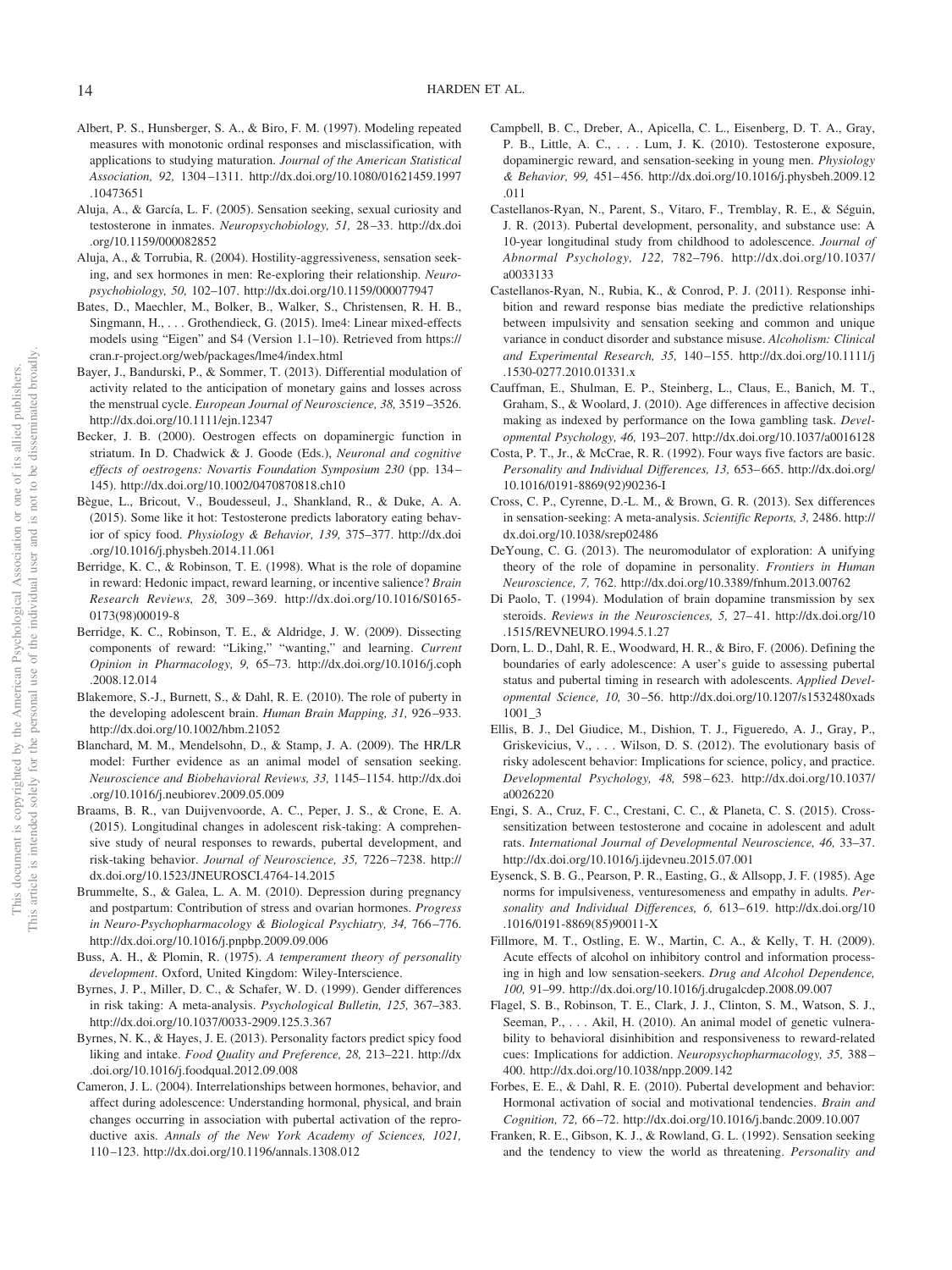*Individual Differences, 13,* 31–38. [http://dx.doi.org/10.1016/0191-](http://dx.doi.org/10.1016/0191-8869%2892%2990214-A) [8869\(92\)90214-A](http://dx.doi.org/10.1016/0191-8869%2892%2990214-A)

- Ge, X., & Natsuaki, M. N. (2009). In search of explanations for early pubertal timing effects on developmental psychopathology. *Current Directions in Psychological Science, 18,* 327–331. [http://dx.doi.org/10](http://dx.doi.org/10.1111/j.1467-8721.2009.01661.x) [.1111/j.1467-8721.2009.01661.x](http://dx.doi.org/10.1111/j.1467-8721.2009.01661.x)
- Gjedde, A., Kumakura, Y., Cumming, P., Linnet, J., & Møller, A. (2010). Inverted-U-shaped correlation between dopamine receptor availability in striatum and sensation seeking. *PNAS: Proceedings of the National Academy of the United States of America, 107,* 3870–3875. [http://dx.doi](http://dx.doi.org/10.1073/pnas.0912319107) [.org/10.1073/pnas.0912319107](http://dx.doi.org/10.1073/pnas.0912319107)
- Gray, L. N., & Tallman, I. (1987). Theories of choice: Contingent reward and punishment applications. *Social Psychology Quarterly, 50,* 16–23. <http://dx.doi.org/10.2307/2786886>
- Grimm, J. W., & See, R. E. (1997). Cocaine self-administration in ovariectomized rats is predicted by response to novelty, attenuated by 17-beta estradiol, and associated with abnormal vaginal cytology. *Physiology & Behavior, 61,* 755–761. [http://dx.doi.org/10.1016/S0031-9384\(96\)00](http://dx.doi.org/10.1016/S0031-9384%2896%2900532-X) [532-X](http://dx.doi.org/10.1016/S0031-9384%2896%2900532-X)
- Grotzinger, A., Mann, F. D., Patterson, M. W., Herzhoff, K., Tackett, J. L., Tucker-Drob, E. M., & Harden, K. P. (2017). *Twin models of genetic and environmental influences on pubertal development, salivary testosterone and estradiol in adolescence*. Manuscript submitted for publication.
- Grunbaum, J. A., Kann, L., Kinchen, S. A., Williams, B., Ross, J. G., Lowry, R., & Kolbe, L. (2002). Youth risk behavior surveillance— United States, 2001. *Journal of School Health, 72,* 313–328. [http://dx](http://dx.doi.org/10.1111/j.1746-1561.2002.tb07917.x) [.doi.org/10.1111/j.1746-1561.2002.tb07917.x](http://dx.doi.org/10.1111/j.1746-1561.2002.tb07917.x)
- Harden, K. P., Kretsch, N., Mann, F. D., Herzhoff, K., Tackett, J. L., Steinberg, L., & Tucker-Drob, E. M. (2017). Beyond dual systems: A genetically-informed latent factor model of behavioral and self-report measures related to adolescent risk-taking. *Developmental Cognitive Neuroscience, 25,* 221–234.<http://dx.doi.org/10.1016/j.dcn.2016.12.007>
- Harden, K. P., Kretsch, N., Moore, S. R., & Mendle, J. (2014). Descriptive review: Hormonal influences on risk for eating disorder symptoms during puberty and adolescence. *International Journal of Eating Disorders, 47,* 718–726.<http://dx.doi.org/10.1002/eat.22317>
- Harden, K. P., Kretsch, N., Tackett, J. L., & Tucker-Drob, E. M. (2014). Genetic and environmental influences on testosterone in adolescents: Evidence for sex differences. *Developmental Psychobiology, 56,* 1278– 1289.
- Harden, K. P., & Mann, F. D. (2015). Biological Risk for the Development of Problem Behavior in Adolescence: Integrating Insights from Behavioral Genetics and Neuroscience. *Child Development Perspectives, 9,* 211–216.
- Harden, K. P., & Mendle, J. (2012). Gene-environment interplay in the association between pubertal timing and delinquency in adolescent girls. *Journal of Abnormal Psychology, 121,* 73–87. [http://dx.doi.org/10.1037/](http://dx.doi.org/10.1037/a0024160) [a0024160](http://dx.doi.org/10.1037/a0024160)
- Harden, K. P., Mendle, J., & Kretsch, N. (2012). Environmental and genetic pathways between early pubertal timing and dieting in adolescence: Distinguishing between objective and subjective timing. *Psychological Medicine, 42,* 183–193. [http://dx.doi.org/10.1017/S00332917](http://dx.doi.org/10.1017/S0033291711000961) [11000961](http://dx.doi.org/10.1017/S0033291711000961)
- Harden, K. P., Quinn, P. D., & Tucker-Drob, E. M. (2012). Genetically influenced change in sensation seeking drives the rise of delinquent behavior during adolescence. *Developmental Science, 15,* 150–163. <http://dx.doi.org/10.1111/j.1467-7687.2011.01115.x>
- Harden, K. P., & Tucker-Drob, E. M. (2011). Individual differences in the development of sensation seeking and impulsivity during adolescence: Further evidence for a dual systems model. *Developmental Psychology, 47,* 739–746.<http://dx.doi.org/10.1037/a0023279>
- Harden, K. P., Tucker-Drob, E. M., & Tackett, J. L. (2013). The Texas Twin Project. *Twin Research and Human Genetics, 16,* 385–390. [http://](http://dx.doi.org/10.1017/thg.2012.97) [dx.doi.org/10.1017/thg.2012.97](http://dx.doi.org/10.1017/thg.2012.97)
- Harris, P. A., Taylor, R., Thielke, R., Payne, J., Gonzalez, N., & Conde, J. G. (2009). Research Electronic Data Capture (REDCap)—A metadata-driven methodology and workflow process for providing translational research informatics support. *Journal of Biomedical Informatics, 42,* 377–381.<http://dx.doi.org/10.1016/j.jbi.2008.08.010>
- Hawes, S. W., Chahal, R., Hallquist, M. N., Paulsen, D. J., Geier, C. F., & Luna, B. (2017). Modulation of reward-related neural activation on sensation seeking across development. *NeuroImage, 147,* 763–771. <http://dx.doi.org/10.1016/j.neuroimage.2016.12.020>
- Herman-Giddens, M. E. (2006). Recent data on pubertal milestones in United States children: The secular trend toward earlier development. *International Journal of Andrology, 29,* 241–246. [http://dx.doi.org/10](http://dx.doi.org/10.1111/j.1365-2605.2005.00575.x) [.1111/j.1365-2605.2005.00575.x](http://dx.doi.org/10.1111/j.1365-2605.2005.00575.x)
- Hermans, E. J., Bos, P. A., Ossewaarde, L., Ramsey, N. F., Fernández, G., & van Honk, J. (2010). Effects of exogenous testosterone on the ventral striatal BOLD response during reward anticipation in healthy women. *NeuroImage, 52,* 277–283. [http://dx.doi.org/10.1016/j.neuroimage.2010](http://dx.doi.org/10.1016/j.neuroimage.2010.04.019) [.04.019](http://dx.doi.org/10.1016/j.neuroimage.2010.04.019)
- Hutchison, K. E., Wood, M. D., & Swift, R. (1999). Personality factors moderate subjective and psychophysiological responses to d-amphetamine in humans. *Experimental and Clinical Psychopharmacology, 7,* 493–501.<http://dx.doi.org/10.1037/1064-1297.7.4.493>
- Icenogle, G., Steinberg, L., Olino, T. M., Shulman, E. P., Chein, J., Alampay, L. P.,... Chaudhary, N. (2017). Puberty predicts approach but not avoidance on the Iowa Gambling Task in a multinational sample. *Child Development, 88,* 1598–1614.
- Johnston, L. D., O'Malley, P. M., Bachman, J. G., & Schulenberg, J. E. (2011). *Monitoring the Future national survey results on drug use, 1975–2010: Volume I, Secondary school students*. Retrieved from [https://](https://eric.ed.gov/?) [eric.ed.gov/?](https://eric.ed.gov/?)
- Kelly, T. H., Robbins, G., Martin, C. A., Fillmore, M. T., Lane, S. D., Harrington, N. G., & Rush, C. R. (2006). Individual differences in drug abuse vulnerability: d-Amphetamine and sensation-seeking status. *Psychopharmacology, 189,* 17–25. [http://dx.doi.org/10.1007/s00213-006-](http://dx.doi.org/10.1007/s00213-006-0487-z) [0487-z](http://dx.doi.org/10.1007/s00213-006-0487-z)
- Kessler, R. C., Avenevoli, S., Costello, E. J., Georgiades, K., Green, J. G., Gruber, M. J.,... Merikangas, K. R. (2012). Prevalence, persistence, and sociodemographic correlates of *DSM-IV* disorders in the National Comorbidity Survey Replication Adolescent Supplement. *Archives of General Psychiatry, 69,* 372–380. [http://dx.doi.org/10.1001/archgenpsy](http://dx.doi.org/10.1001/archgenpsychiatry.2011.160)[chiatry.2011.160](http://dx.doi.org/10.1001/archgenpsychiatry.2011.160)
- Kirillova, G. P., Vanyukov, M. M., Gavaler, J. S., Pajer, K., Dunn, M., & Tarter, R. E. (2001). Substance abuse in parents and their adolescent offspring: The role of sexual maturation and sensation seeking. *Journal of Child & Adolescent Substance Abuse, 10,* 77–89. [http://dx.doi.org/10](http://dx.doi.org/10.1300/J029v10n04_08) [.1300/J029v10n04\\_08](http://dx.doi.org/10.1300/J029v10n04_08)
- Lauriola, M., Panno, A., Levin, I. P., & Lejuez, C. W. (2014). Individual differences in risky decision making: A meta-analysis of sensation seeking and impulsivity with the balloon analogue risk task. *Journal of Behavioral Decision Making, 27,* 20–36. [http://dx.doi.org/10.1002/bdm](http://dx.doi.org/10.1002/bdm.1784) [.1784](http://dx.doi.org/10.1002/bdm.1784)
- Laviola, G., Macrì, S., Morley-Fletcher, S., & Adriani, W. (2003). Risktaking behavior in adolescent mice: Psychobiological determinants and early epigenetic influence. *Neuroscience and Biobehavioral Reviews, 27*(1–2), 19–31. [http://dx.doi.org/10.1016/S0149-7634\(03\)00006-X](http://dx.doi.org/10.1016/S0149-7634%2803%2900006-X)
- Lejuez, C. W., Aklin, W., Daughters, S., Zvolensky, M., Kahler, C., & Gwadz, M. (2007). Reliability and validity of the youth version of the balloon analogue risk task (BART-Y) in the assessment of risk-taking behavior among inner-city adolescents. *Journal of Clinical Child and Adolescent Psychology, 36,* 106–111.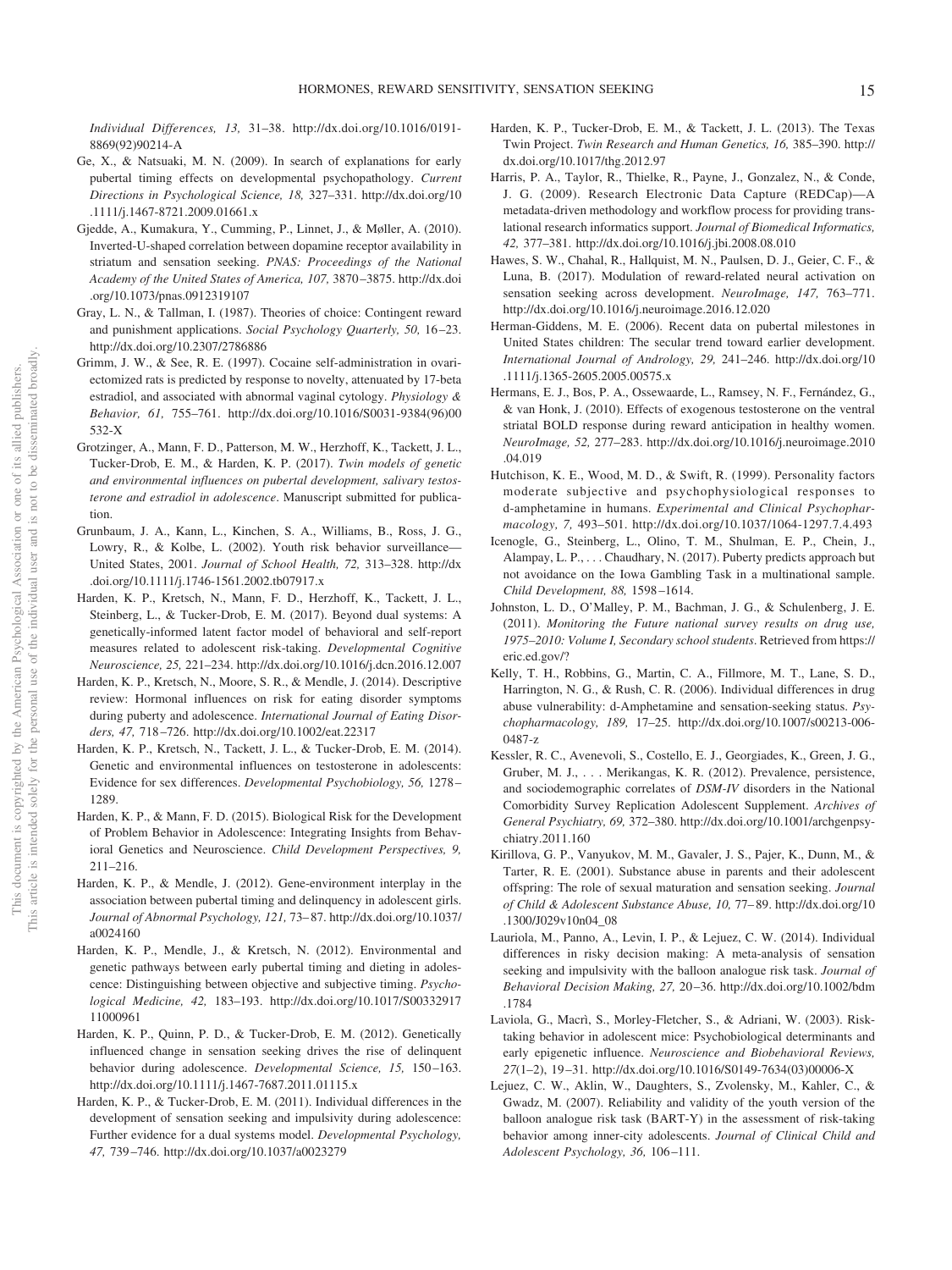- Lissek, S., Baas, J. M. P., Pine, D. S., Orme, K., Dvir, S., Rosenberger, E., & Grillon, C. (2005). Sensation seeking and the aversive motivational system. *Emotion, 5,* 396–407. [http://dx.doi.org/10.1037/1528-3542.5.4](http://dx.doi.org/10.1037/1528-3542.5.4.396) [.396](http://dx.doi.org/10.1037/1528-3542.5.4.396)
- Lissek, S., & Powers, A. S. (2003). Sensation seeking and startle modulation by physically threatening images. *Biological Psychology, 63,* 179–197. [http://dx.doi.org/10.1016/S0301-0511\(03\)00053-X](http://dx.doi.org/10.1016/S0301-0511%2803%2900053-X)
- Little, T. D., Jorgensen, T. D., Lang, K. M., & Moore, E. W. G. (2014). On the joys of missing data. *Journal of Pediatric Psychology, 39,* 151–162. <http://dx.doi.org/10.1093/jpepsy/jst048>
- Määttänen, I., Jokela, M., Hintsa, T., Firtser, S., Kähönen, M., Jula, A.,... Keltikangas-Järvinen, L. (2013). Testosterone and temperament traits in men: Longitudinal analysis. *Psychoneuroendocrinology, 38,* 2243–2248. <http://dx.doi.org/10.1016/j.psyneuen.2013.04.009>
- Macoveanu, J., Henningsson, S., Pinborg, A., Jensen, P., Knudsen, G. M., Frokjaer, V. G., & Siebner, H. R. (2016). Sex-steroid hormone manipulation reduces brain response to reward. *Neuropsychopharmacology, 41,* 1057–1065.<http://dx.doi.org/10.1038/npp.2015.236>
- Mann, F. D., Engelhardt, L., Briley, D. A., Grotzinger, A. D., Patterson, M. W., Tackett, J. L.,... Harden, K. P. (2017). Sensation seeking and impulsive traits as personality endophenotypes for antisocial behavior: Evidence from two independent samples. *Personality and Individual Differences, 105,* 30–39.<http://dx.doi.org/10.1016/j.paid.2016.09.018>
- Mann, F. D., Kretsch, N., Tackett, J. L., Harden, K. P., & Tucker-Drob, E. M. (2015). Person  $\times$  environment interactions on adolescent delinquency: Sensation seeking, peer deviance and parental monitoring. *Personality and Individual Differences, 76,* 129–134. [http://dx.doi.org/10](http://dx.doi.org/10.1016/j.paid.2014.11.055) [.1016/j.paid.2014.11.055](http://dx.doi.org/10.1016/j.paid.2014.11.055)
- Mann, F. D., Patterson, M. W., Grotzinger, A. D., Kretsch, N., Tackett, J. L., Tucker-Drob, E. M., & Harden, K. P. (2016). Sensation seeking, peer deviance, and genetic influences on adolescent delinquency: Evidence for person-environment correlation and interaction. *Journal of Abnormal Psychology, 125,* 679–691. [http://dx.doi.org/10.1037/](http://dx.doi.org/10.1037/abn0000160) [abn0000160](http://dx.doi.org/10.1037/abn0000160)
- Mann, F. D., Paul, S. L., Tackett, J. L., Tucker-Drob, E. M., & Harden, K. P. (2017). Personality risk for antisocial behavior: Testing the intersections between callous-unemotional traits, sensation seeking, and impulse control in adolescence. *Development and Psychopathology*. Advance online publication. [http://dx.doi.org/10.1017/S095457941](http://dx.doi.org/10.1017/S095457941700061X) [700061X](http://dx.doi.org/10.1017/S095457941700061X)
- Martel, M. M. (2013). The utility of evolutionary psychology for generating novel, specific, and a priori hypotheses about psychopathology in a parsimonious fashion: Reply to Hankin (2013). *Psychological Bulletin, 139,* 1265–1269.<http://dx.doi.org/10.1037/a0033241>
- Martin, C. A., Kelly, T. H., Rayens, M. K., Brogli, B. R., Brenzel, A., Smith, W. J., & Omar, H. A. (2002). Sensation seeking, puberty, and nicotine, alcohol, and marijuana use in adolescence. *Journal of the American Academy of Child & Adolescent Psychiatry, 41,* 1495–1502. <http://dx.doi.org/10.1097/00004583-200212000-00022>
- Martin, C. A., Mainous, A. G., Curry, T., & Martin, D. (1999). Alcohol use in adolescent females: Correlates with estradiol and testosterone. *American Journal on Addictions, 8,* 9–14. [http://dx.doi.org/10.1080/](http://dx.doi.org/10.1080/105504999306036) [105504999306036](http://dx.doi.org/10.1080/105504999306036)
- Maxwell, S. E., & Cole, D. A. (2007). Bias in cross-sectional analyses of longitudinal mediation. *Psychological Methods, 12,* 23–44. [http://dx.doi](http://dx.doi.org/10.1037/1082-989X.12.1.23) [.org/10.1037/1082-989X.12.1.23](http://dx.doi.org/10.1037/1082-989X.12.1.23)
- McNeish, D., Stapleton, L. M., & Silverman, R. D. (2017). On the unnecessary ubiquity of hierarchical linear modeling. *Psychological Methods, 22,* 114–140.<http://dx.doi.org/10.1037/met0000078>
- Mehta, P. H., & Josephs, R. A. (2010). Testosterone and cortisol jointly regulate dominance: Evidence for a dual-hormone hypothesis. *Hormones and Behavior, 58,* 898–906. [http://dx.doi.org/10.1016/j.yhbeh](http://dx.doi.org/10.1016/j.yhbeh.2010.08.020) [.2010.08.020](http://dx.doi.org/10.1016/j.yhbeh.2010.08.020)
- Mehta, P. H., & Prasad, S. (2015). The dual-hormone hypothesis: A brief review and future research agenda. *Current Opinion in Behavioral Sciences, 3,* 163–168.<http://dx.doi.org/10.1016/j.cobeha.2015.04.008>
- Morgan, M. A., & Pfaff, D. W. (2001). Effects of estrogen on activity and fear-related behaviors in mice. *Hormones and Behavior, 40,* 472–482. <http://dx.doi.org/10.1006/hbeh.2001.1716>
- Muthén, L. K., & Muthén, B. O. (1998–2015). *Mplus user's guide* (7th ed.). Los Angeles, CA: Muthén & Muthén.
- Neria, Y., Solomon, Z., Ginzburg, K., & Dekel, R. (2000). Sensation seeking, wartime performance, and long-term adjustment among Israeli war veterans. *Personality and Individual Differences, 29,* 921–932. [http://dx.doi.org/10.1016/S0191-8869\(99\)00243-3](http://dx.doi.org/10.1016/S0191-8869%2899%2900243-3)
- Norbury, A., & Husain, M. (2015). Sensation-seeking: Dopaminergic modulation and risk for psychopathology. *Behavioural Brain Research, 288,* 79–93.<http://dx.doi.org/10.1016/j.bbr.2015.04.015>
- Norbury, A., Kurth-Nelson, Z., Winston, J. S., Roiser, J. P., & Husain, M. (2015). Dopamine regulates approach-avoidance in human sensationseeking. *International Journal of Neuropsychopharmacology, 18*(10), pyv041. Advance online publication. [http://dx.doi.org/10.1093/ijnp/](http://dx.doi.org/10.1093/ijnp/pyv041) [pyv041](http://dx.doi.org/10.1093/ijnp/pyv041)
- <span id="page-16-0"></span>Norbury, A., Manohar, S., Rogers, R. D., & Husain, M. (2013). Dopamine modulates risk-taking as a function of baseline sensation-seeking trait. *Journal of Neuroscience, 33,* 12982–12986. [http://dx.doi.org/10.1523/](http://dx.doi.org/10.1523/JNEUROSCI.5587-12.2013) [JNEUROSCI.5587-12.2013](http://dx.doi.org/10.1523/JNEUROSCI.5587-12.2013)
- <span id="page-16-1"></span>Olsen, C. M., & Winder, D. G. (2009). Operant sensation seeking engages similar neural substrates to operant drug seeking in C57 mice. *Neuropsychopharmacology, 34,* 1685–1694. [http://dx.doi.org/10.1038/npp](http://dx.doi.org/10.1038/npp.2008.226) [.2008.226](http://dx.doi.org/10.1038/npp.2008.226)
- Op de Macks, Z. A., Bunge, S. A., Bell, O. N., Wilbrecht, L., Kriegsfeld, L. J., Kayser, A. S., & Dahl, R. E. (2016). Risky decision-making in adolescent girls: The role of pubertal hormones and reward circuitry. *Psychoneuroendocrinology, 74,* 77–91. [http://dx.doi.org/10.1016/j](http://dx.doi.org/10.1016/j.psyneuen.2016.08.013) [.psyneuen.2016.08.013](http://dx.doi.org/10.1016/j.psyneuen.2016.08.013)
- Op de Macks, Z. A., Gunther Moor, B., Overgaauw, S., Güroğlu, B., Dahl, R. E., & Crone, E. A. (2011). Testosterone levels correspond with increased ventral striatum activation in response to monetary rewards in adolescents. *Developmental Cognitive Neuroscience, 1,* 506–516. [http://](http://dx.doi.org/10.1016/j.dcn.2011.06.003) [dx.doi.org/10.1016/j.dcn.2011.06.003](http://dx.doi.org/10.1016/j.dcn.2011.06.003)
- <span id="page-16-3"></span>Ossewaarde, L., Qin, S., Van Marle, H. J. F., van Wingen, G. A., Fernández, G., & Hermans, E. J. (2011). Stress-induced reduction in rewardrelated prefrontal cortex function. *NeuroImage, 55,* 345–352. [http://dx](http://dx.doi.org/10.1016/j.neuroimage.2010.11.068) [.doi.org/10.1016/j.neuroimage.2010.11.068](http://dx.doi.org/10.1016/j.neuroimage.2010.11.068)
- <span id="page-16-2"></span>Pasqualini, C., Olivier, V., Guibert, B., Frain, O., & Leviel, V. (1995). Acute stimulatory effect of estradiol on striatal dopamine synthesis. *Journal of Neurochemistry, 65,* 1651–1657. [http://dx.doi.org/10.1046/j](http://dx.doi.org/10.1046/j.1471-4159.1995.65041651.x) [.1471-4159.1995.65041651.x](http://dx.doi.org/10.1046/j.1471-4159.1995.65041651.x)
- Peper, J. S., & Dahl, R. E. (2013). The teenage brain: Surging hormones brain-behavior interactions during puberty. *Current Directions in Psychological Science, 22,* 134–139.
- Peper, J. S., Koolschijn, P. C. M., & Crone, E. A. (2013). Development of risk taking: Contributions from adolescent testosterone and the orbitofrontal cortex. *Journal of Cognitive Neuroscience, 25,* 2141–2150. [http://dx.doi.org/10.1162/jocn\\_a\\_00445](http://dx.doi.org/10.1162/jocn_a_00445)
- Peper, J. S., Pol, H. H., Crone, E. A., & Van Honk, J. (2011). Sex steroids and brain structure in pubertal boys and girls: a mini-review of neuroimaging studies. *Neuroscience, 191,* 28–37.
- Perkins, K. A., Lerman, C., Coddington, S. B., Jetton, C., Karelitz, J. L., Scott, J. A., & Wilson, A. S. (2008). Initial nicotine sensitivity in humans as a function of impulsivity. *Psychopharmacology, 200,* 529– 544.
- Petersen, A. C., Crockett, L., Richards, M., & Boxer, A. (1988). A self-report measure of pubertal status: Reliability, validity, and initial norms. *Journal of Youth and Adolescence, 17,* 117–133. [http://dx.doi](http://dx.doi.org/10.1007/BF01537962) [.org/10.1007/BF01537962](http://dx.doi.org/10.1007/BF01537962)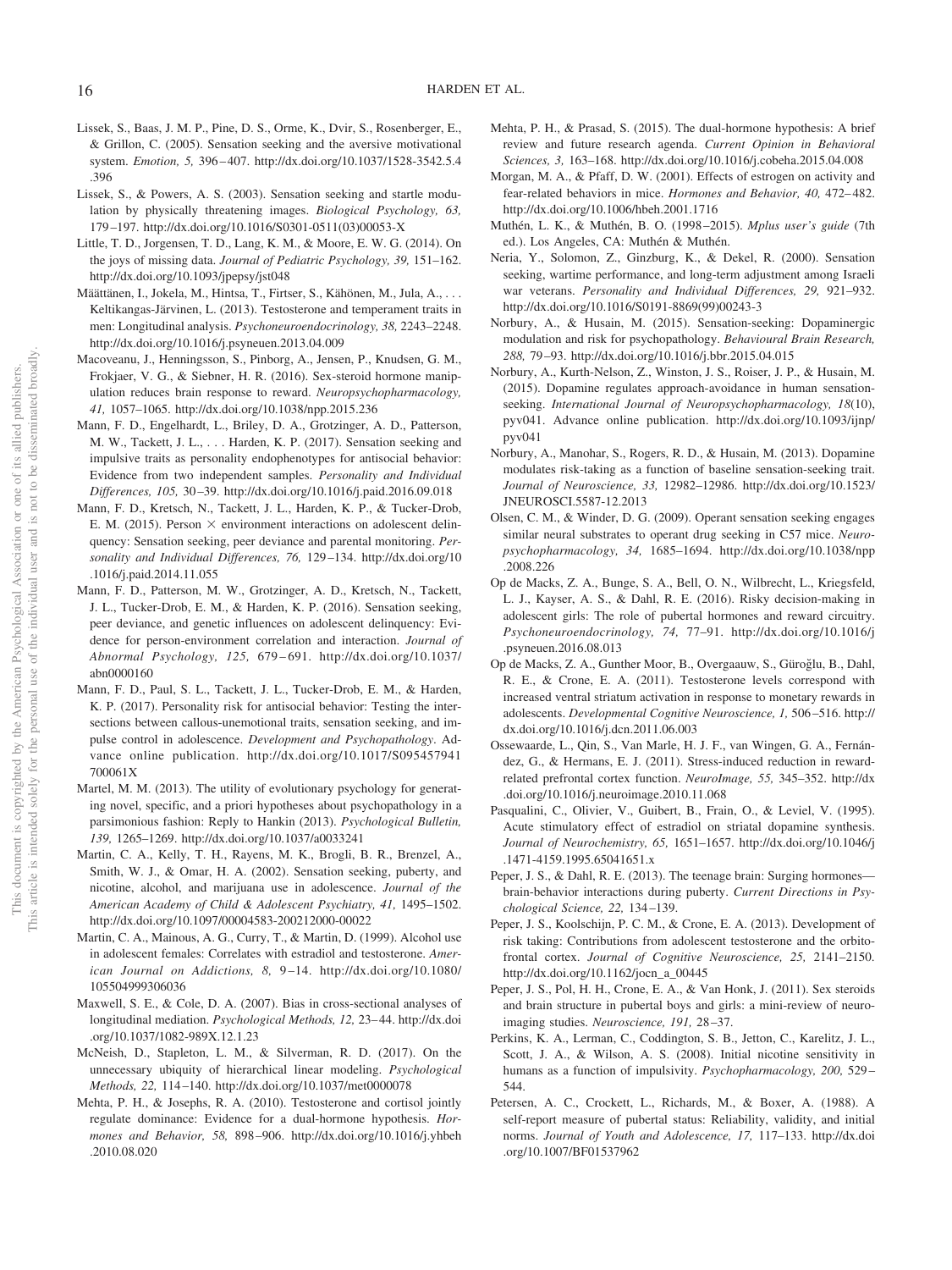- Quinn, P. D., & Harden, K. P. (2013). Differential changes in impulsivity and sensation seeking and the escalation of substance use from adolescence to early adulthood. *Development and Psychopathology, 25,* 223– 239.<http://dx.doi.org/10.1017/S0954579412000284>
- R Core Team. (2015). *R: A language and environment for statistical computing*. Retrieved from<http://www.R-project.org/>
- Riccardi, P., Zald, D., Li, R., Park, S., Ansari, M. S., Dawant, B.,... Kessler, R. (2006). Sex differences in amphetamine-induced displacement of [18 F] fallypride in striatal and extrastriatal regions: A PET study. *American Journal of Psychiatry, 163,* 1639–1641.
- Romer, D., & Hennessy, M. (2007). A biosocial-affect model of adolescent sensation seeking: The role of affect evaluation and peer-group influence in adolescent drug use. *Prevention Science, 8,* 8–89.
- Rubinow, D. R., & Schmidt, P. J. (1996). Androgens, brain, and behavior. *American Journal of Psychiatry, 153,* 974–984. [http://dx.doi.org/10](http://dx.doi.org/10.1176/ajp.153.8.974) [.1176/ajp.153.8.974](http://dx.doi.org/10.1176/ajp.153.8.974)
- Satorra, A., & Bentler, P. M. (2001). A scaled difference chi-square test statistics for moment structure analysis. *Psychometrika, 66,* 507–514. <http://dx.doi.org/10.1007/BF02296192>
- Shirtcliff, E. A., Dahl, R. E., & Pollak, S. D. (2009). Pubertal development: Correspondence between hormonal and physical development. *Child Development, 80,* 327–337. [http://dx.doi.org/10.1111/j.1467-8624.2009](http://dx.doi.org/10.1111/j.1467-8624.2009.01263.x) [.01263.x](http://dx.doi.org/10.1111/j.1467-8624.2009.01263.x)
- Shulman, E. P., Harden, K. P., Chein, J. M., & Steinberg, L. (2015). Sex differences in the developmental trajectories of impulse control and sensation-seeking from early adolescence to early adulthood. *Journal of Youth and Adolescence, 44,* 1–17. [http://dx.doi.org/10.1007/s10964-](http://dx.doi.org/10.1007/s10964-014-0116-9) [014-0116-9](http://dx.doi.org/10.1007/s10964-014-0116-9)
- Sisk, C. L., & Zehr, J. L. (2005). Pubertal hormones organize the adolescent brain and behavior. *Frontiers in Neuroendocrinology, 26*(3–4), 163–174.<http://dx.doi.org/10.1016/j.yfrne.2005.10.003>
- Smith, A. R., Chein, J., & Steinberg, L. (2013). Impact of socio-emotional context, brain development, and pubertal maturation on adolescent risktaking. *Hormones and Behavior, 64,* 323–332.
- Smith, C. T., Sierra, Y., Oppler, S. H., & Boettiger, C. A. (2014). Ovarian cycle effects on immediate reward selection bias in humans: A role for estradiol. *Journal of Neuroscience, 34,* 5468–5476. [http://dx.doi.org/10](http://dx.doi.org/10.1523/JNEUROSCI.0014-14.2014) [.1523/JNEUROSCI.0014-14.2014](http://dx.doi.org/10.1523/JNEUROSCI.0014-14.2014)
- Solomon, Z., Ginzburg, K., Neria, Y., & Ohry, A. (1995). Coping with war captivity: The role of sensation seeking. *European Journal of Personality, 9,* 57–70.<http://dx.doi.org/10.1002/per.2410090105>
- Spielberg, J. M., Olino, T. M., Forbes, E. E., & Dahl, R. E. (2014). Exciting fear in adolescence: Does pubertal development alter threat processing? *Developmental Cognitive Neuroscience, 8,* 86–95. [http://dx.doi.org/10](http://dx.doi.org/10.1016/j.dcn.2014.01.004) [.1016/j.dcn.2014.01.004](http://dx.doi.org/10.1016/j.dcn.2014.01.004)
- Stansfield, K. H., & Kirstein, C. L. (2006). Effects of novelty on behavior in the adolescent and adult rat. *Developmental Psychobiology, 48,* 10– 15.<http://dx.doi.org/10.1002/dev.20127>
- Stanton, S. J., Liening, S. H., & Schultheiss, O. C. (2011). Testosterone is positively associated with risk taking in the Iowa gambling task. *Hormones and Behavior, 59,* 252–256. [http://dx.doi.org/10.1016/j.yhbeh](http://dx.doi.org/10.1016/j.yhbeh.2010.12.003) [.2010.12.003](http://dx.doi.org/10.1016/j.yhbeh.2010.12.003)
- Steiger, J. H. (1990). Structural model evaluation and modification: An interval estimation approach. *Multivariate Behavioral Research, 25,* 173–180. [http://dx.doi.org/10.1207/s15327906mbr2502\\_4](http://dx.doi.org/10.1207/s15327906mbr2502_4)
- Steinberg, L., Albert, D., Cauffman, E., Banich, M., Graham, S., & Woolard, J. (2008). Age differences in sensation seeking and impulsivity as indexed by behavior and self-report: Evidence for a dual systems model. *Developmental Psychology, 44,* 1764–1778. [http://dx.doi.org/10](http://dx.doi.org/10.1037/a0012955) [.1037/a0012955](http://dx.doi.org/10.1037/a0012955)
- Steinberg, L., Icenogle, G., Shulman, E. P., Breiner, K., Chein, J., Bacchini, D.,... Takash, H. M. (2017). Around the world, adolescence is a time of heightened sensation seeking and immature self-regulation. *Developmental Science,* e12532.<http://dx.doi.org/10.1111/desc.12532>
- Stoops, W. W., Lile, J. A., Robbins, C. G., Martin, C. A., Rush, C. R., & Kelly, T. H. (2007). The reinforcing, subject-rated, performance, and cardiovascular effects of d-amphetamine: Influence of sensation-seeking status. *Addictive Behaviors, 32,* 1177–1188. [http://dx.doi.org/10.1016/j](http://dx.doi.org/10.1016/j.addbeh.2006.08.006) [.addbeh.2006.08.006](http://dx.doi.org/10.1016/j.addbeh.2006.08.006)
- Susman, E. J., Houts, R. M., Steinberg, L., Belsky, J., Cauffman, E., Dehart, G.,... Eunice Kennedy Shriver NICHD Early Child Care Research Network. (2010). Longitudinal development of secondary sexual characteristics in girls and boys between ages 9½ and 15½ years. *Archives of Pediatrics & Adolescent Medicine, 164,* 166–173. [http://dx](http://dx.doi.org/10.1001/archpediatrics.2009.261) [.doi.org/10.1001/archpediatrics.2009.261](http://dx.doi.org/10.1001/archpediatrics.2009.261)
- Tackett, J. L., Herzhoff, K., Harden, K. P., Page-Gould, E., & Josephs, R. A. (2014). Personality $\times$  hormone interactions in adolescent externalizing psychopathology. *Personality Disorders: Theory, Research, and Treatment, 5,* 235–246.
- Thompson, T. L., & Moss, R. L. (1994). Estrogen regulation of dopamine release in the nucleus accumbens: Genomic- and nongenomic-mediated effects. *Journal of Neurochemistry, 62,* 1750–1756. [http://dx.doi.org/10](http://dx.doi.org/10.1046/j.1471-4159.1994.62051750.x) [.1046/j.1471-4159.1994.62051750.x](http://dx.doi.org/10.1046/j.1471-4159.1994.62051750.x)
- Toffalini, E., Bellavitis, B., & Cornoldi, C. (2015). Enhanced memory for negative scripted material in low compared to high sensation-seekers. *Journal of Research in Personality, 57,* 48–52. [http://dx.doi.org/10](http://dx.doi.org/10.1016/j.jrp.2015.03.004) [.1016/j.jrp.2015.03.004](http://dx.doi.org/10.1016/j.jrp.2015.03.004)
- Tolin, D. F., & Foa, E. B. (2006). Sex differences in trauma and posttraumatic stress disorder: A quantitative review of 25 years of research. *Psychological Bulletin, 132,* 959–992. [http://dx.doi.org/10.1037/0033-](http://dx.doi.org/10.1037/0033-2909.132.6.959) [2909.132.6.959](http://dx.doi.org/10.1037/0033-2909.132.6.959)
- Tsuchimine, S., Kaneda, A., Nakamura, K., & Yasui-Furukori, N. (2015). The relationships between androgens and novelty seeking in healthy Japanese men. *Psychiatry Research, 225,* 175–178. [http://dx.doi.org/10](http://dx.doi.org/10.1016/j.psychres.2014.11.013) [.1016/j.psychres.2014.11.013](http://dx.doi.org/10.1016/j.psychres.2014.11.013)
- Tucker-Drob, E. M. (2009). Differentiation of cognitive abilities across the life span. *Developmental Psychology, 45,* 1097–1118. [http://dx.doi.org/](http://dx.doi.org/10.1037/a0015864) [10.1037/a0015864](http://dx.doi.org/10.1037/a0015864)
- Tucker-Drob, E. M. (2013). How many pathways underlie socioeconomic differences in the development of cognition and achievement? *Learning and Individual Differences, 25,* 12–20. [http://dx.doi.org/10.1016/j.lindif](http://dx.doi.org/10.1016/j.lindif.2013.01.015) [.2013.01.015](http://dx.doi.org/10.1016/j.lindif.2013.01.015)
- van Duijvenvoorde, A. C., Op de Macks, Z. A., Overgaauw, S., Gunther Moor, B., Dahl, R. E., & Crone, E. A. (2014). A cross-sectional and longitudinal analysis of reward-related brain activation: Effects of age, pubertal stage, and reward sensitivity. *Brain and Cognition, 89,* 3–14. <http://dx.doi.org/10.1016/j.bandc.2013.10.005>
- van Honk, J., Schutter, D. J., Hermans, E. J., Putman, P., Tuiten, A., & Koppeschaar, H. (2004). Testosterone shifts the balance between sensitivity for punishment and reward in healthy young women. *Psychoneuroendocrinology, 29,* 937–943. [http://dx.doi.org/10.1016/j.psyneuen](http://dx.doi.org/10.1016/j.psyneuen.2003.08.007) [.2003.08.007](http://dx.doi.org/10.1016/j.psyneuen.2003.08.007)
- Vetter-O'Hagen, C. S., & Spear, L. P. (2012). Hormonal and physical markers of puberty and their relationship to adolescent-typical noveltydirected behavior. *Developmental Psychobiology, 54,* 523–535. [http://](http://dx.doi.org/10.1002/dev.20610) [dx.doi.org/10.1002/dev.20610](http://dx.doi.org/10.1002/dev.20610)
- Welker, K. M., Gruber, J., & Mehta, P. H. (2015). A positive affective neuroendocrinology approach to reward and behavioral dysregulation. *Frontiers in Psychiatry: Addictive Diseases, 6,* 93. Advance online publication.<http://dx.doi.org/10.3389/fpsyt.2015.00093>
- Whiteside, S. P., & Lynam, D. R. (2001). The five factor model and impulsivity: Using a structural model of personality to understand impulsivity. *Personality and Individual Differences, 30,* 669–689. [http://](http://dx.doi.org/10.1016/S0191-8869%2800%2900064-7) [dx.doi.org/10.1016/S0191-8869\(00\)00064-7](http://dx.doi.org/10.1016/S0191-8869%2800%2900064-7)
- Widaman, K. F., Ferrer, E., & Conger, R. D. (2010). Factorial invariance within longitudinal structural equation models: Measuring the same construct across time. *Child Development Perspectives, 4,* 10–18.